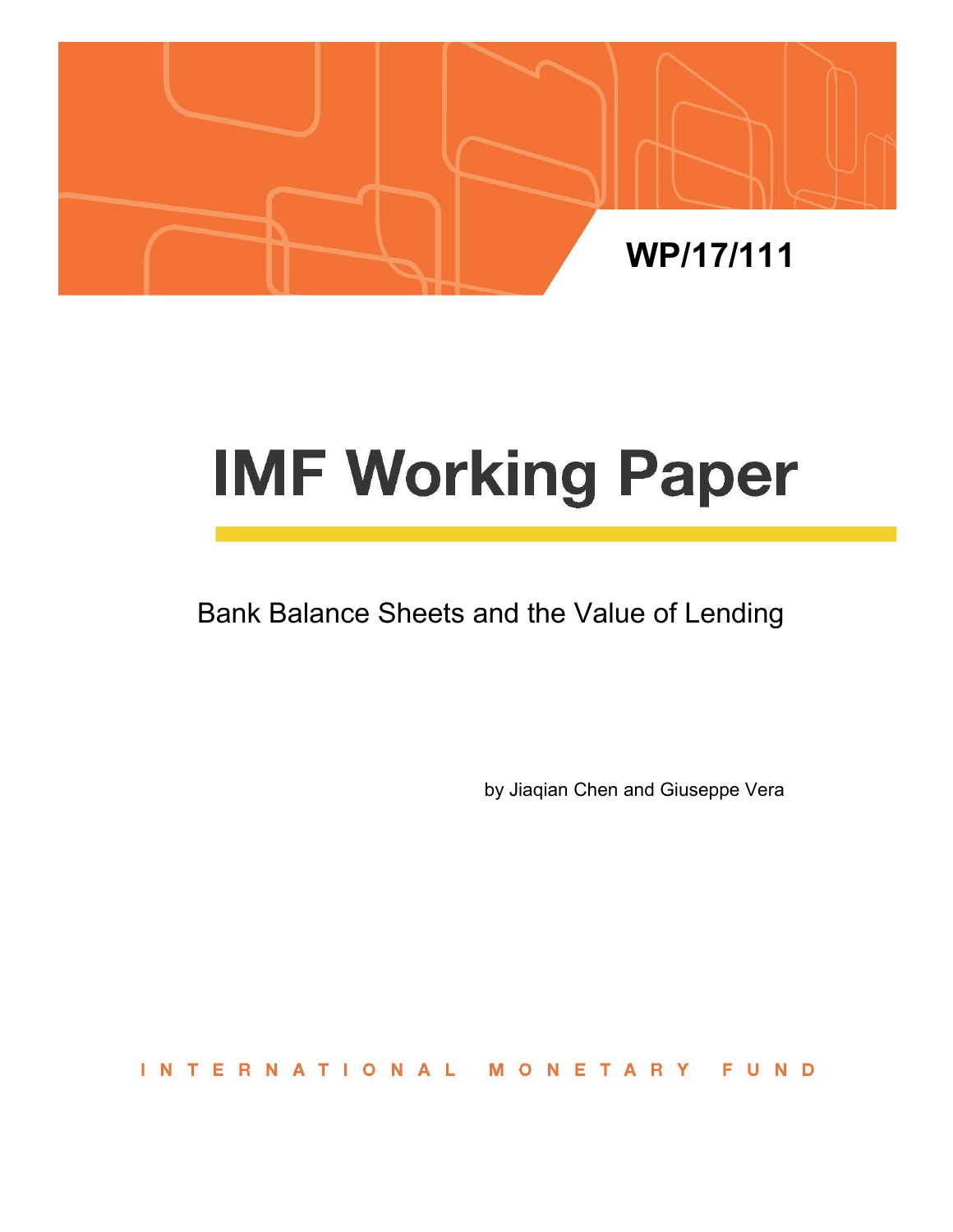#### **IMF Working Paper**

European Department

#### **Bank Balance Sheets and the Value of Lending**

#### **Prepared by Jiaqian Chen and Giuseppe Vera<sup>1</sup>**

Authorized for distribution by Craig Beaumont

May 2017

*IMF Working Papers* **describe research in progress by the author(s) and are published to elicit comments and to encourage debate.** The views expressed in IMF Working Papers are those of the author(s) and do not necessarily represent the views of the IMF, its Executive Board, or IMF management.

#### **Abstract**

We study 1,400 UK syndicated loans, together with the financial history of the lead bank and the borrowing firm. We interpret abnormal equity returns around loan announcements as the value of the lending relationship to the firm. We find that: *(i)* Consistent with previous evidence, the value of lending is higher when the firm is riskier or more opaque, suggesting that it primarily reflects the lead bank's screening and monitoring activities. *(ii)* As a bank becomes larger, more profitable or more capitalized, the value of its loans first increases and then decreases. The largest, most capitalised or most profitable banks do not give the most valuable loans. *(iii)* Firms which receive low-value loans are more likely to experience low profitability and financial distress during the lending relationship. By relating the state of bank balance sheets to borrower performance, we offer a new angle to evaluate the impact of financial conditions on the real economy.

JEL Classification Numbers: E44, G21, G14.

Keywords: Bank balance sheets, loan announcement effect, bank monitoring.

Author's E-Mail Address: [jchen@imf.org.](mailto:jchen@imf.org)

<sup>&</sup>lt;sup>1</sup> Giuseppe Vera is at Goldman Sachs International. The views expressed in this paper are those of the authors and do not necessarily represent the views of the IMF, its Executive Board, IMF management, or Goldman Sachs International. The authors would like to thank Tobias Adrian, Piergiorgio Alessandri, Craig Beaumont, Andrea Buffa, Maria Bustamante, Erkko Etula, Xavier Freixas, Gaston Gelos, Rodrigo Guimaraes, Andrew Levin, Daniel Paravisini, Hyun Song Shin, Angel Ubide, and Garry Young for their feedback and advice. All errors remain our own.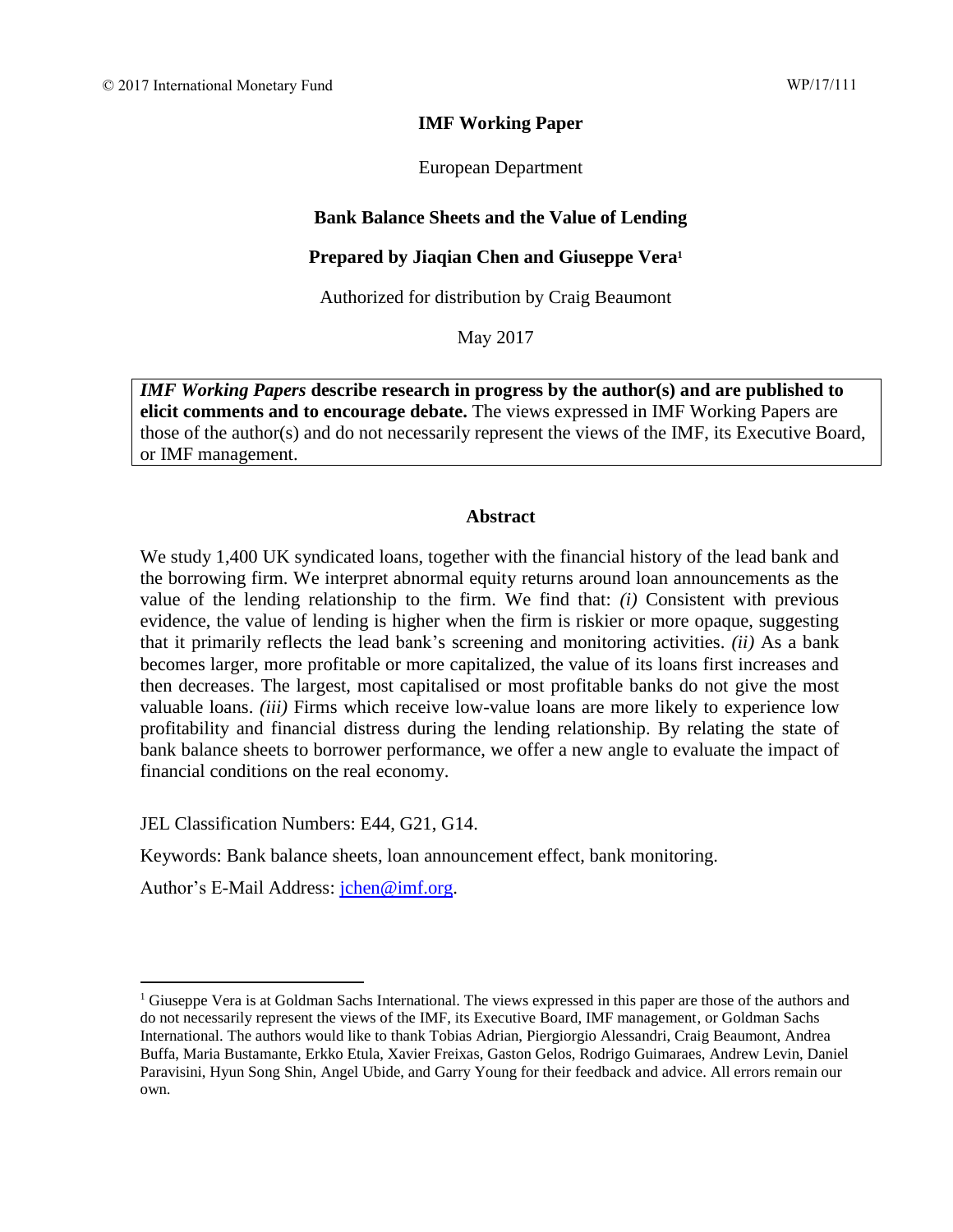# **Contents**

| <b>I</b> Introduction                                 | $\mathbf{3}$ |
|-------------------------------------------------------|--------------|
| <b>II</b> Literature Review                           | 5            |
| <b>III Loan Announcements and Bank Balance Sheets</b> | 6            |
| <b>IV Borrower Performance</b>                        | 14           |
| <b>V</b> Discussion and Conclusions                   | 17           |
| <b>Appendix</b>                                       | 19           |
| <b>A</b> Data Description                             | 19           |
| <b>B</b> Model                                        | 21           |

Page

# List of Tables

|                | The Effect of Loan Announcements on Borrower Equity Returns 8            |  |
|----------------|--------------------------------------------------------------------------|--|
| $\mathcal{L}$  | The Effect of Lender Characteristics on Borrower Equity Returns (1) 11   |  |
| $\mathcal{E}$  | The Effect of Lender Characteristics on Borrower Equity Returns (2) 12   |  |
| $\overline{4}$ | The Effect of Lender Characteristics on Borrower Equity Returns $(3)$ 14 |  |
| $5^{\circ}$    | The Loan Announcement Effect and Borrower Performance 16                 |  |
| A1             | Summary Statistics for Syndicated Loan Deals 20                          |  |

# List of Figures

| B1 Bank Lending, Profit, and Monitoring Intensity - Baseline 23             |  |
|-----------------------------------------------------------------------------|--|
| B2 Bank Lending, Profit, and Monitoring Intensity - Sensitivity Analysis 24 |  |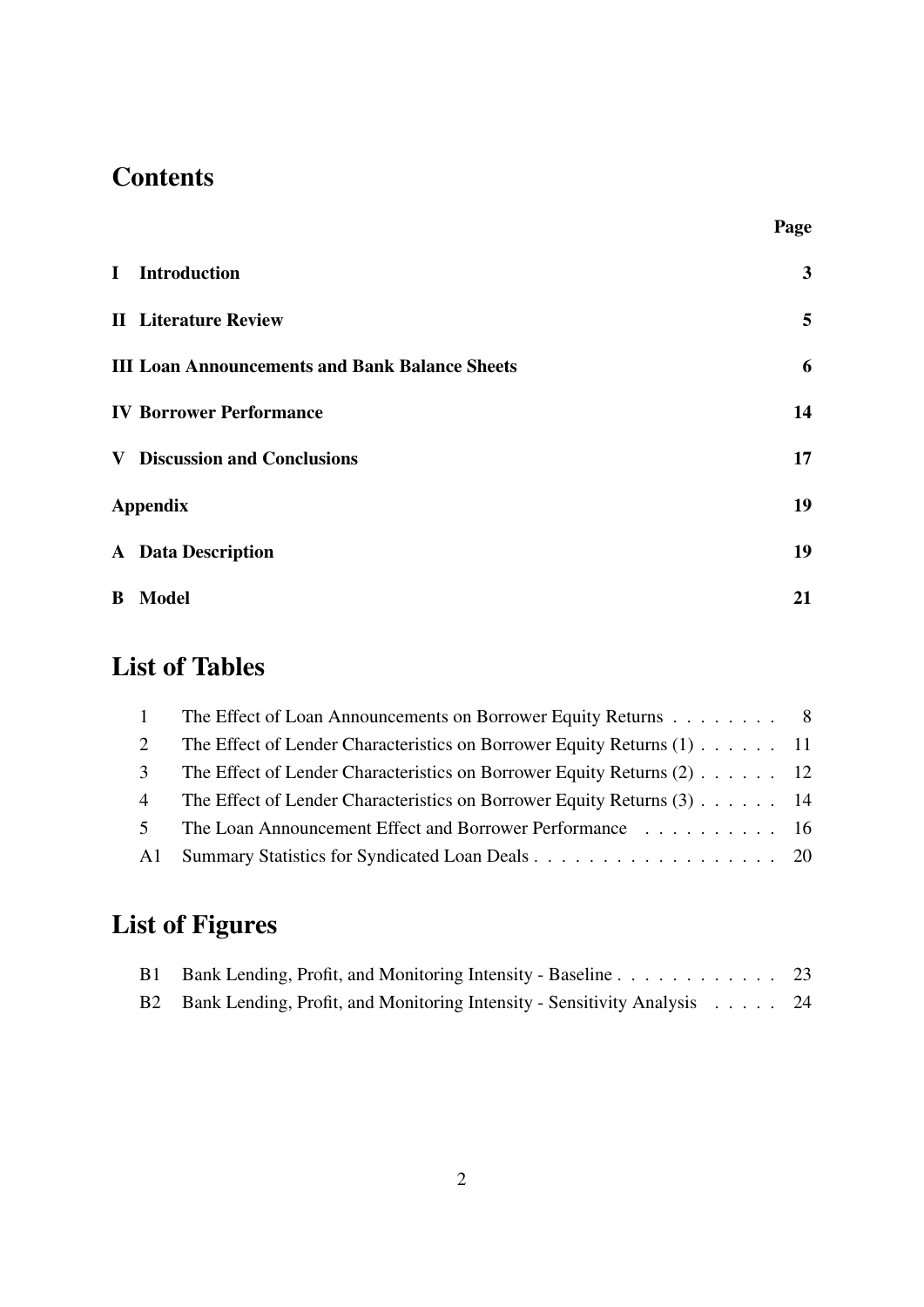## I Introduction

The state of bank balance sheets can affect both the *quantity* and the *composition* of new bank lending. Bank funding costs and capitalization appear to affect bank lending volumes (Bernanke & Blinder 1992, Jiménez et al. 2014, Bridges et al. 2014); and bank asset growth and the monetary policy stance appear to affect banks' attitude towards risk, as captured by their leverage, internal credit ratings, or willingness to fund high-risk borrowers. (Adrian & Shin 2010, Dell'Ariccia et al. 2016, Jimenez et al. 2014). ´

In this paper, we relate bank balance sheets to another dimension of bank lending: its *value* to the borrower. Bank lending relationships affect the value of the firm in a unique way, as conjectured by Fama (1985). Banks can relax firms' financing constraints when capital market financing is not available. They can also provide firms with valuable cash management or trade finance services. More importantly, banks' expertise can improve borrowers' prospects: initial screening can help firms select appropriate projects; and ongoing monitoring and intervention can induce more effort by company management. How can the state of bank balance sheets affect the value of their lending? Trivially, more profitable banks have more resources to spend on screening, monitoring and other services. In addition, balance sheet size and diversification may affect banks' incentives to monitor by making the marginal loan more or less correlated with their overall return on assets (Diamond 1984). Furthermore, different exposure to the loan outcome - measured, for example, by loan size relative to bank capital - may also affect monitoring intensity (Besanko & Kanatas 1993, Holmstrom & Tirole 1997).

Our main contribution is to assess the empirical link between various bank balance sheet characteristics and the value of their loans. To our knowledge, this is the first study on the subject. Since bank balance sheets play a key role in the transmission of monetary and prudential policy changes (Van den Heuvel 2007), our study offers a new angle to evaluate the impact of those changes on the economy.

Our analysis relies on a dataset of around 1,400 syndicated loans to United Kingdom publicly listed non-financial firms. We merge the loan data with the published accounts of both the borrower and the lead bank in the syndicate. While syndicates can include more than 20 banks, we focus on the syndicate *lead bank*: the one which establishes the relationship with the firm, and has primary responsibility for screening and monitoring (Sufi 2007). Our dataset covers around 400 firms and 37 lead banks over 21 years (see Appendix A).

We measure the value of lending using the change in the market value of the firm's equity as a loan is announced, or "announcement effect." Two well-documented properties of the an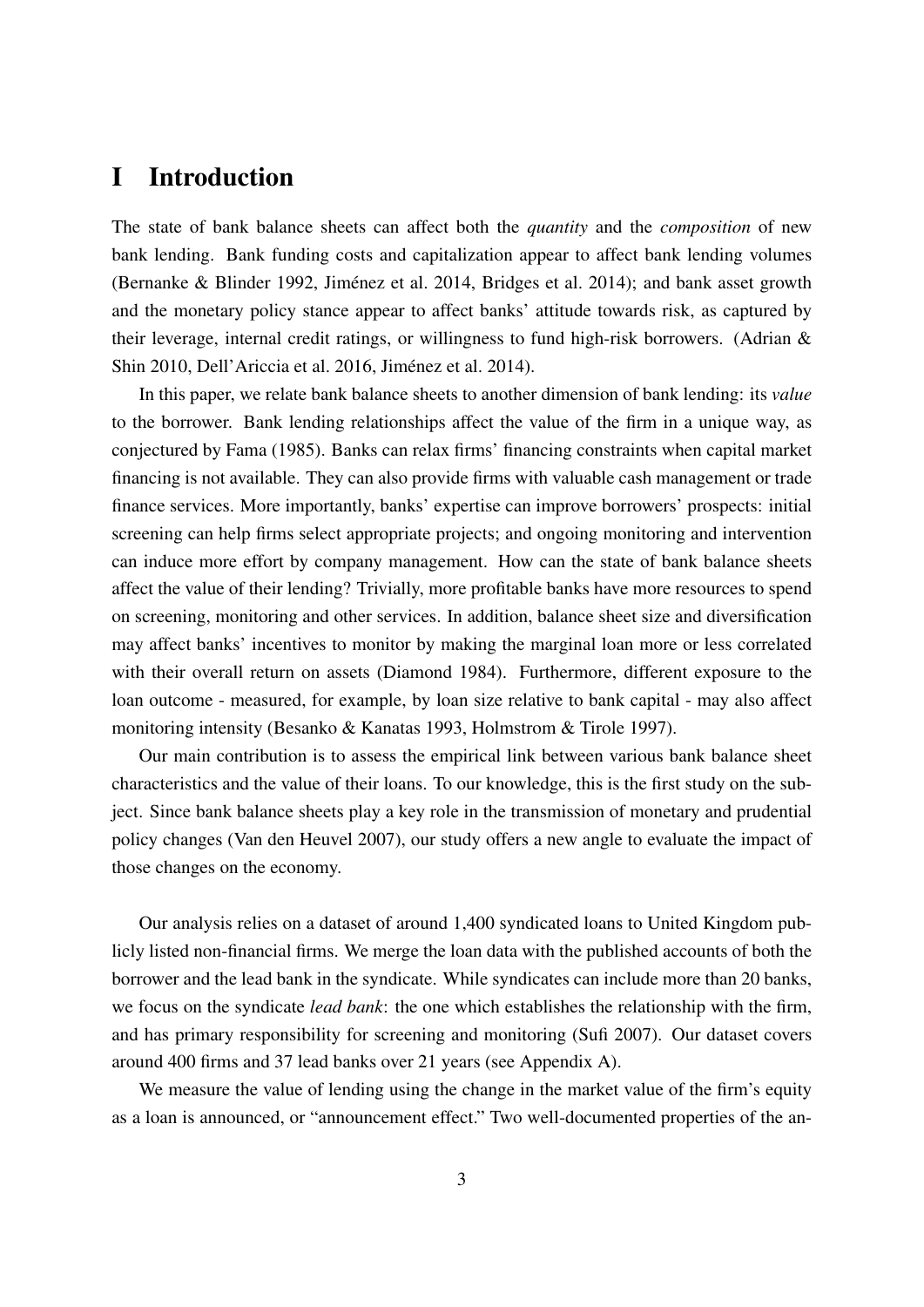nouncement effect make it a valid measure. First, bank loan announcements tend to produce positive and significant abnormal equity returns, while equity issues, bond issues and private debt placements do not (Mikkelson & Partch 1986, James 1987, Dahiya et al. 2003). Second, the announcement effect tends to be stronger for relatively more opaque or riskier borrowers, such as small firms and firms with negative profitability trends (Slovin et al. 1992, Wansley et al. 1992, Best & Zhang 1993). These results suggest that the announcement effect captures the expected impact of banks' information-intensive screening and monitoring activities. We exploit the announcement effect methodology to answer two questions: Does the market value of lending vary between banks, in particular reflecting their balance sheet position? And is variation in this market-based measure economically relevant?

We first verify that, on average, a loan announcement produces a positive and significant abnormal return on the borrowing firm's equity of 0.4 percent. We also find substantial variation in the loan announcement effect between banks and over time: the within- and between-bank standard deviations of abnormal returns 3 and 6 times the mean abnormal return, respectively.

We then study the distribution of the announcement effect across various bank balance sheet characteristics. We find a non-monotonic, bell-shaped relationship between most characteristics and the announcement effect: the effect is larger and more significant for intermediate lead banks, but smaller and insignificant for *both* very weak and very strong lead banks. For example, loans by banks with second-quartile size and capitalization produce significant returns of around 0.7 percent; while loans by bottom and top quartile banks produce insignificant returns. Our results suggest that, as a bank becomes larger, more profitable or capitalized, the value of its loans first increases and then declines; and that the largest, fastest-growing or most capitalized banks do not produce the most valuable loans.

Finally, we relate our ex-ante, market-based measure of the value of lending to the borrower performance between loan origination and maturity. We find that, after controlling for a firm's ex-ante riskiness, a higher announcement effect significantly predicts higher firm performance, and vice versa. For example, a one standard deviation increase in the announcement effect reduces the probability of financial distress by almost 30 percent. We also find evidence of non-linearities: the impact of the announcement effect appears to be higher, the worse the firm fundamentals at loan origination. Overall, the announcement effect is economically relevant, and appears to capture banks' influence on borrower outcomes.

Section II discusses literature related to our study. In Section III we describe the event study used to calculate the loan announcement effect. And relate the announcement effect to bank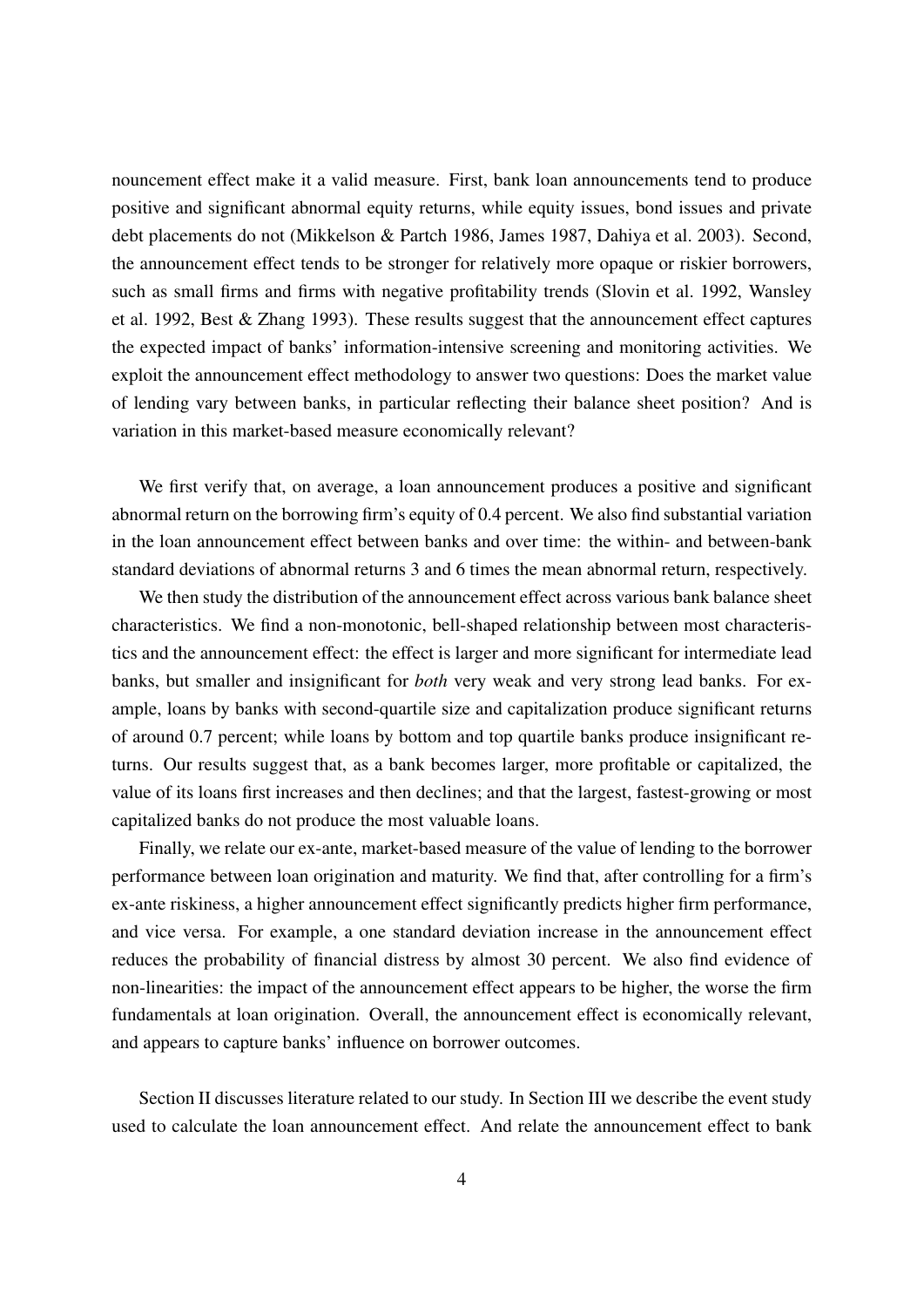characteristics. Section IV relates the announcement effect to borrower performance. Section V concludes.

## II Literature Review

Our study relates to three strands of literature.

Empirical corporate finance studies how different financing arrangements affect the value of the firm. Our study builds on a central result of this literature: bank loan announcements are followed by positive and significant abnormal equity returns, while equity issues, bond issues and private placements are not (Mikkelson & Partch 1986, James 1987, Dahiya et al. 2003). This loan announcement effect suggests that banks affect the value of the firm in a unique way, as conjectured by Fama (1985). Several papers dissect the announcement effect. Smaller firms, firms with negative profit trends, or low investment opportunities benefit from a higher or more significant announcement effect than other firms (Slovin et al. 1992, Wansley et al. 1992, Best & Zhang 1993). The announcement effect is therefore stronger when the borrower is more opaque or riskier, suggesting that banks' "value added" - compared to other financing arrangements - stems from their information-intensive evaluation of, and influence on, borrower's prospects. Importantly, borrower characteristics do not fully explain the variation in announcement effect. Lender identity also matters: Billett et al. (1995) show that abnormal returns are significant only when the lead bank has a high credit rating, arguing that highly rated banks have better ability or incentives to monitor. Our paper explores further how lender characteristics affect the value of loans.

The theoretical banking literature relates some bank balance sheet characteristics to monitoring incentives. Elaborating on Diamond (1984), balance sheet size and diversification can affect incentives to monitor by making the marginal loan more or less correlated with the bank's overall return on assets. Besanko & Kanatas (1993) and Holmstrom & Tirole (1997) predict that higher bank exposure to the firm - measured by the loan value relative to the bank's assets or capital - will increase monitoring intensity.

Finally, our work is related to the literature on "bank risk taking ." This literature explores the side-effects of monetary policy on the quantity (Kashyap & Stein 2000, Bernanke & Blinder 1992, Bernanke et al. 1994) and, more recently, on the riskiness of bank lending. Riskiness is captured by changes in lending standards unrelated to borrower credit risk (Maddaloni &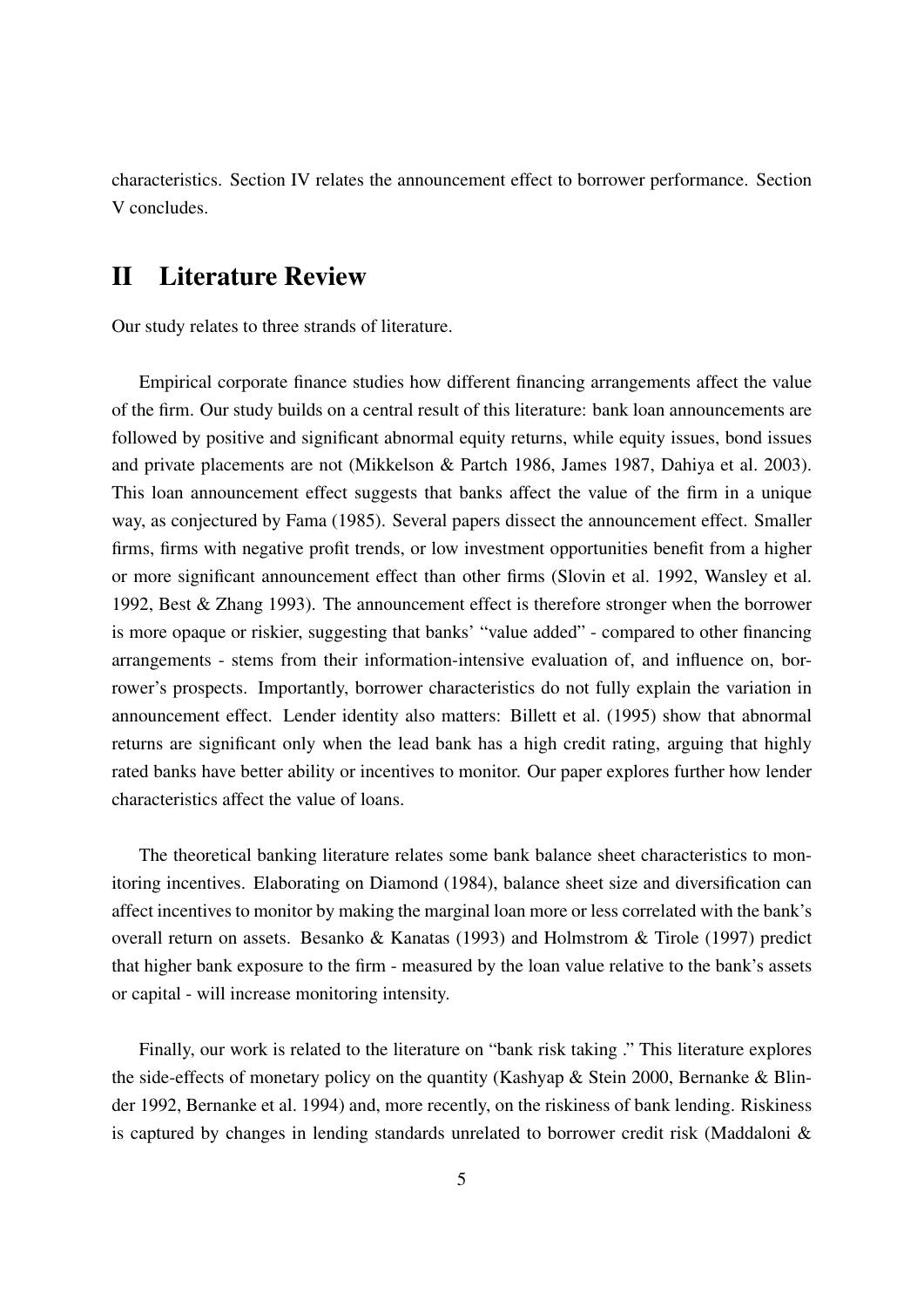Peydró 2011), banks' decisions to grant or extend loans (Jiménez et al. 2014), changes in syndicated loan pricing (Paligorova & Santos 2013), or banks' internal risk ratings (Dell'Ariccia et al. 2016). Our loan announcement effect can be interpreted as an ex-ante, market-based measure of risk taking . Market measures can be a useful complement to bank lending surveys, loan pricing, and bank's own risk ratings, because they are less likely to be biased by the banks' own risk attitude (Nakamura & Roszback 2013). Unlike other studies, ours focuses directly on the link between the state of bank balance sheets and risk taking. In Adrian & Shin (2009) bank's balance sheet size appears to drive financial market risk appetite; in Dell'Ariccia et al. (2016), risk taking effects are stronger when bank capital is high; while in Jimenez et al. ´ (2014) lower capitalization amplifies risk taking. These results suggest a complex relationship between balance sheets and risk taking, which warrants further examination.

## III Loan Announcements and Bank Balance Sheets

#### *The loan announcement effect*

Using our sample of 1,431 UK syndicated loans (see Appendix A), we aim to measure the value of the bank-firm lending relationship to the borrowing firm; and investigate how this value depends on the state of the lead bank balance sheet.

We assume that the value of lending can be measured by the *loan announcement effect*, defined as the change in the market value of the firm in response to the news that a syndicated loan has been agreed. An equity price move that is immediate (close to when the deal becomes public information) and idiosyncratic (orthogonal to other information that normally affects the price) is likely to capture the market value of the new loan. More precisely, market prices will be affected by the unexpected component of the announcement. What is the likely sign of the announcement effect? If the market considers banks as special lenders, due to their expertise and access to private information about the firm, a loan announcement should increase the borrower's equity value. By signaling a successful screening process, the news should reduce market uncertainty about the firm's prospects. And since a deal typically involves ongoing monitoring by the bank, it may improve the market-implied equity return distribution. On the other hand, the new loan can lower the firm's value through "debt overhang" effects, whereby increased debt increases the probability that the firm will forgo profitable future projects (Myers 1977); or through illiquidity effects, by reducing the firm's ability to withstand adverse cash flow shocks or reinvestment needs (Tirole 2006).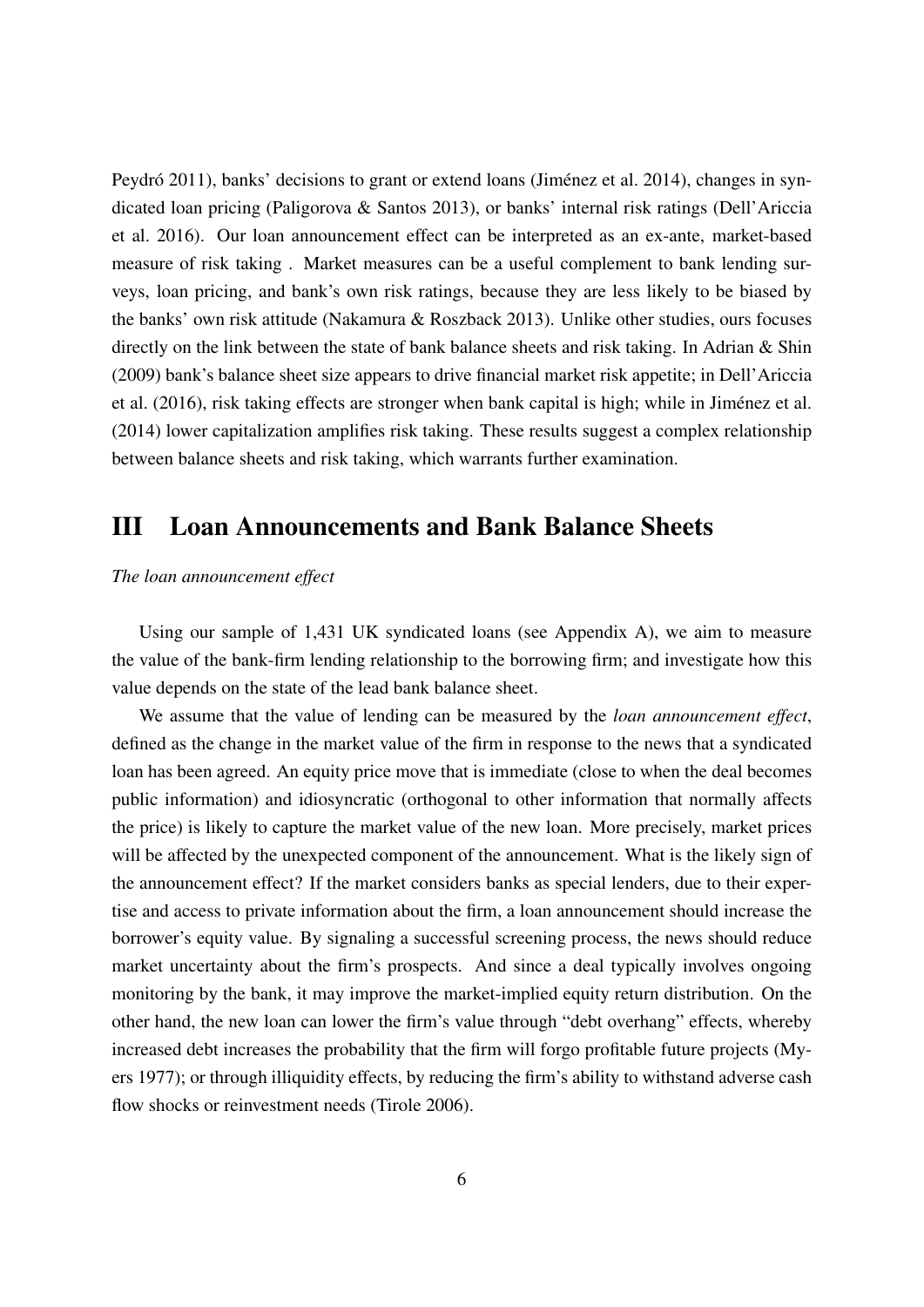We extract the loan announcement effect with a simple event study. The event is the announcement that a deal is concluded, which we assume to occur on the "credit date" reported by Dealogic. The event window should be long enough for the announcement to be fully priced in; and short enough that other firm-specific, but unrelated, information is left out. Our reported results are based on a two-day window including the credit date and the following day, in order to capture cases in which the announcement occurs after the market close.<sup>1</sup> For convenience, we also define a pre-event window (the 10 days before the event) and a post event-window (the 20 days after). Next, for each of our 1,431 loans, we estimate a simple model for the borrowing firm's equity returns. We regress daily equity returns on the UK overall market return and on returns on indices capturing the Fama-French "size" and "value" factors.<sup>2</sup> The regression sample is the union of two periods: 120 days preceding the pre-event window, and 80 days following the post-event window. Finally, we calculate time series of "abnormal" equity returns over the event window, as well as the pre- and post-event windows. Abnormal returns are the difference between actual and out-of-sample returns predicted by our 3-factor model. The cumulative abnormal return over the two-day event window is the estimated loan announcement effect (LAE). This procedure identifies the LAE under four assumptions: *(i)* the market learns about the loan during the event window; *(ii)* all the information relevant to equity returns during the event window, other than the loan announcement, is captured by the model; *(iii)* loans are independently distributed over time and across firms; *(iv)* equity price changes do not affect the likelihood of a deal occurring.

#### *Announcement effect and borrower characteristics*

Armed with our loan-specific announcement effect, we use cross-sectional regressions to study its size and significance for different loan, borrower, and bank characteristics.<sup>3</sup>

In Table 1, the first column reports the LAE for the full sample of 1, 431 loans. On average, a loan announcement produces an abnormal return of 0.41 percent, which is statistically significant at the 1 percent level. The magnitude of our announcement effect sits within the range of previous estimates (mostly based on US data): for example, James (1987) and Best &

<sup>&</sup>lt;sup>1</sup>Using one- and three-day event windows does not significantly alter our results.

<sup>&</sup>lt;sup>2</sup>All three indicies are from MSCI

 $3$ Compared to examining abnormal returns over subsamples, the regression approach allows for the inclusion of several explanatory variables at once. And, when including robust errors, it accommodates some violation of the assumption that events are non-overlapping. See Asquith & Mullins (1986) and Campbell et al. (1996) for a discussion.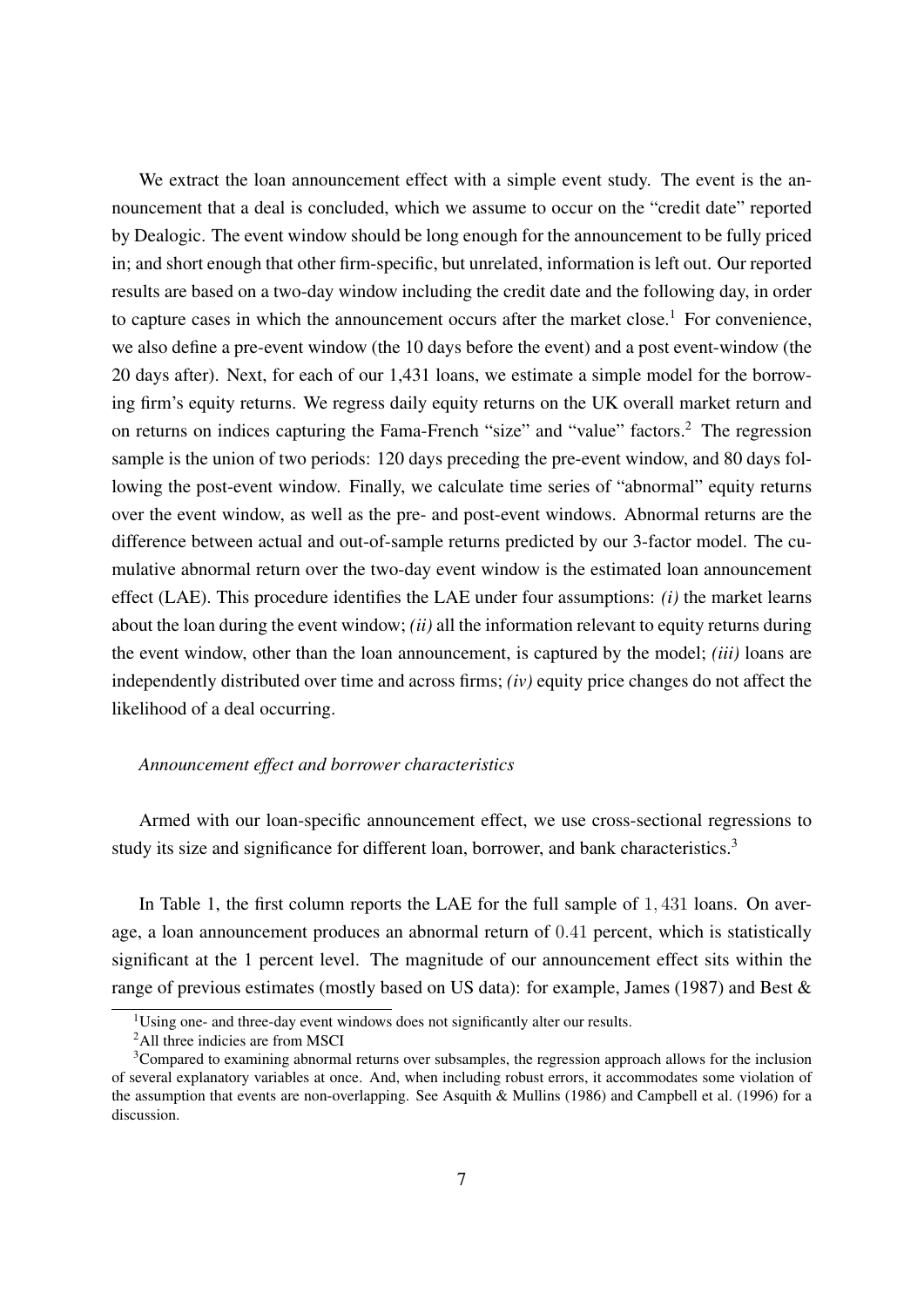Zhang (1993) report average effects of 1.93 and 0.32 percent, respectively. Table 1 also reports the announcement effect for various subsamples based on loan or borrower characteristics. For each variable in columns 2 to 8, 'high' and 'low' are dummy variables indicating whether its value is above or below the median of the distribution of that variable across loans.

#### Table 1: The Effect of Loan Announcements on Borrower Equity Returns

Ordinary least squares regression of 2-day abnormal equity returns on dummies indicating loan or borrower characteristics. For the variables loan value, firm size, profitability, Tobin's Q, leverage ratio, liquid assets, and R & D spending, 'Low' and 'High' are dummies equal to 1 if the realization for a loan is below and above the median of the distribution across loans, respectively, and 0 otherwise. For the variable 'firm rated', 'No' and 'Yes' are dummies equal to 1 if a firm does not have / has a credit rating and 0 otherwise. Robust standard errors are reported in parenthesis. \*\*\*, \*\*, \* indicate that the variable is significant at the 1, 5, and 10 percent level, respectively.

|                |           | 2          | 3         | 4             | 5         | 6         | 7         | 8            | 9           |
|----------------|-----------|------------|-----------|---------------|-----------|-----------|-----------|--------------|-------------|
| <b>SAMPLE</b>  | All loans | Loan value | Firm size | Profitability | R & D     | Tobin's Q | Leverage  | Liquid asset | Firm rated? |
|                |           |            |           |               | spending  |           | ratio     |              |             |
|                | $0.41***$ |            |           |               |           |           |           |              |             |
|                | (0.109)   |            |           |               |           |           |           |              |             |
| Low            |           | 0.20       | $0.66***$ | $0.58***$     | 0.20      | $0.51***$ | $0.41***$ | 0.25         |             |
|                |           | (0.16)     | (0.18)    | (0.18)        | (0.18)    | (0.18)    | (0.12)    | (0.19)       |             |
| High           |           | $0.60***$  | 0.16      | $0.24*$       | $0.54***$ | $0.30***$ | $0.39***$ | $0.57***$    |             |
|                |           | (0.16)     | (0.12)    | (0.12)        | (0.22)    | (0.12)    | (0.18)    | (0.13)       |             |
| N <sub>0</sub> |           |            |           |               |           |           |           |              | $0.48***$   |
|                |           |            |           |               |           |           |           |              | (0.13)      |
| Yes            |           |            |           |               |           |           |           |              | 0.06        |
|                |           |            |           |               |           |           |           |              | (0.20)      |
| N              | 1431      | 1390       | 1424      | 1424          | 597       | 1404      | 1423      | 1378         | 1431        |

The LAE is large and significant for above median loan values (i.e. above US\$ 335 million) while it is small and insignificant for below median values. Furthermore, the LAE tends to be larger and more significant when the borrowing firm is relatively small, has recently experienced low profitability, spends relatively more on research and development, or is perceived to have low investment opportunities (the latter measured by low values of the market-to-book ratio, a proxy for Tobin's Q). Moreover, the LAE is nearly identical for low- and high-leverage firms, and only significant for firms with highly liquid assets. These results suggest the observed changes in the market value of the firm do not reflect increases in leverage, nor improvements in the firm's liquidity position associated with a new loan. Finally, column 9 shows that the LAE is significant only when the borrowing firm does not have a credit rating. In most cases, the LAE is significant only for one subsample, pinning down neatly the source of the aggregate announcement effect.

These findings confirm two well established results in the loan announcement effect literature. First, in general, a new bank-firm lending relationship appears to have a positive impact on the firm's market value. Second, the value of the relationship primarily stems from banks' information-intensive screening and monitoring activities. This is because the effect is larger, the more a firm is opaque, risky, or appears to have worse prospects at the time of the an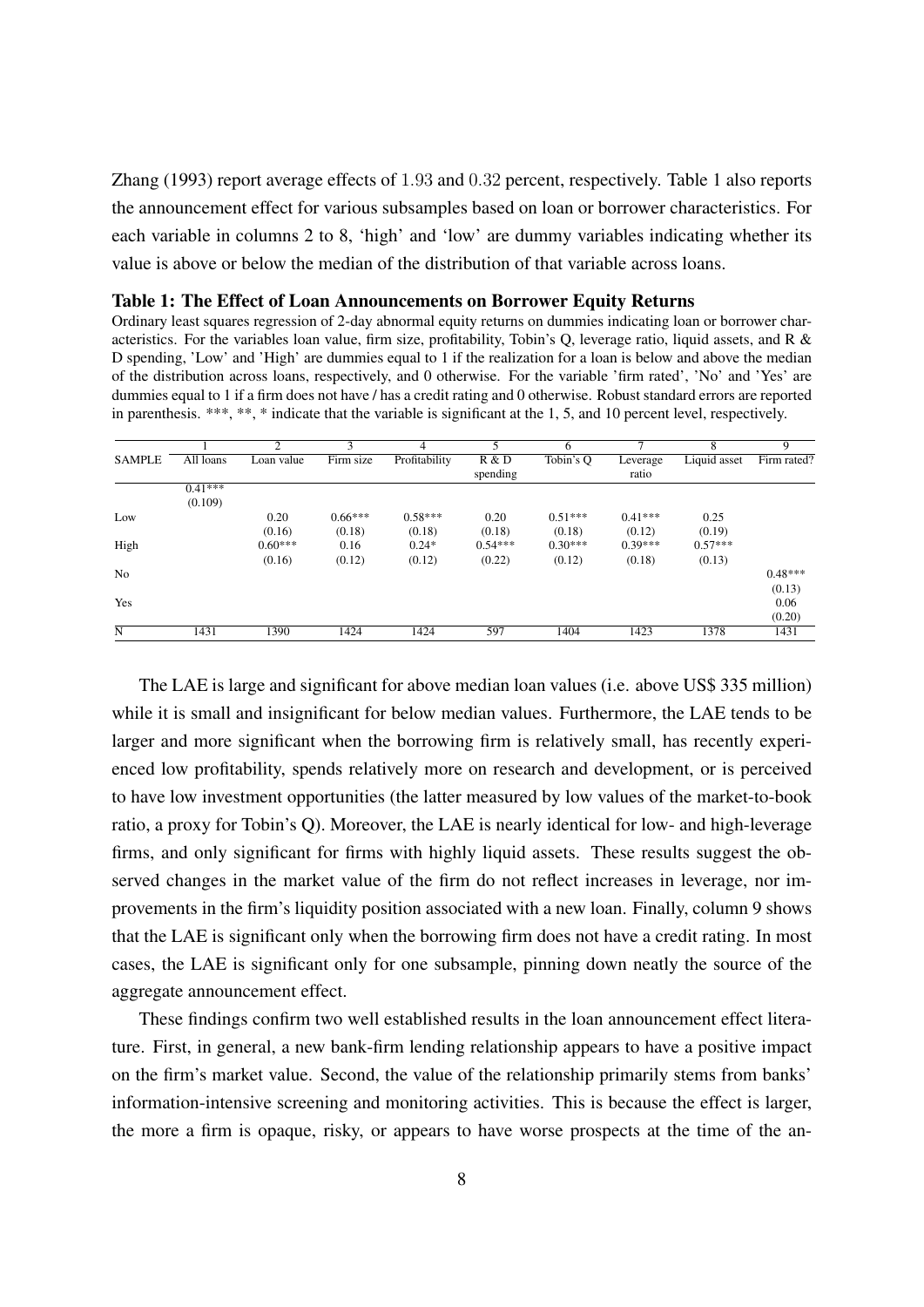nouncement. Such cross-firm variation in the announcement effect makes it a valid measure of the value of banks' screening and monitoring activities.

#### *Announcement effect and lender characteristics*

We now turn to the other party in the deal: the lender. Using the announcement effect as the measured value of lending, we test how this value depends on the lenders' characteristics. In particular, we focus on lead bank in the syndicate. While syndicates in our sample include 8 banks on average, the lead bank is the one managing the relationship with the borrower on behalf of the syndicate and - most importantly - taking on primary responsibility for monitoring the loan. Therefore, most of the lender-specific variation in the LAE should be captured by the lead bank's characteristics. On average each of the 37 lead banks in our sample manages 39 loans.

The estimated LAE is dispersed both across lead banks and over time, with between- and within-bank standard deviations of 2.4 percent and 1.5 percent, respectively, or around 6 and 4 times the average LAE, respectively. Billett et al. (1995) find significant between-lender variation in the announcement effect; in particular, it appears to be significant only when the lender has a high credit rating. Instead of third-party assessments of the bank, we focus on the lead bank balance sheet characteristics.

As explained above, the event study strongly suggests that the value of lending stems from the lead bank's screening and monitoring activities. Which bank balance sheet characteristics are likely to drive its supply of screening and monitoring? Information gathering, surveillance, and contract enforcement are costly; therefore, we use the lead bank profitability and share of non-performing assets as proxies for its ability to cover those costs. In addition, for a given cost of screening and monitoring, the bank's gains from these activities may also depend on the composition of its existing loan portfolio; for example, a well-diversified bank might care less about the outcome of its marginal loan than a less diversified one. Exploiting the typically positive correlation between bank balance sheet size and diversification<sup>4</sup>, we use the former as a proxy for the latter. Furthermore, we use the lead bank capitalization, balance sheet growth rate, and price-to-earning (P/E) ratio as additional proxies of its incentives to monitor. The lead bank's capitalization should capture shareholders' exposure to the success of the borrowing company; as implied by several theoretical models, higher exposure should lead to more

<sup>&</sup>lt;sup>4</sup>Demsetz & Strahan (1997) and Gascón & González (2000) provide evidence for US and European banks, respectively.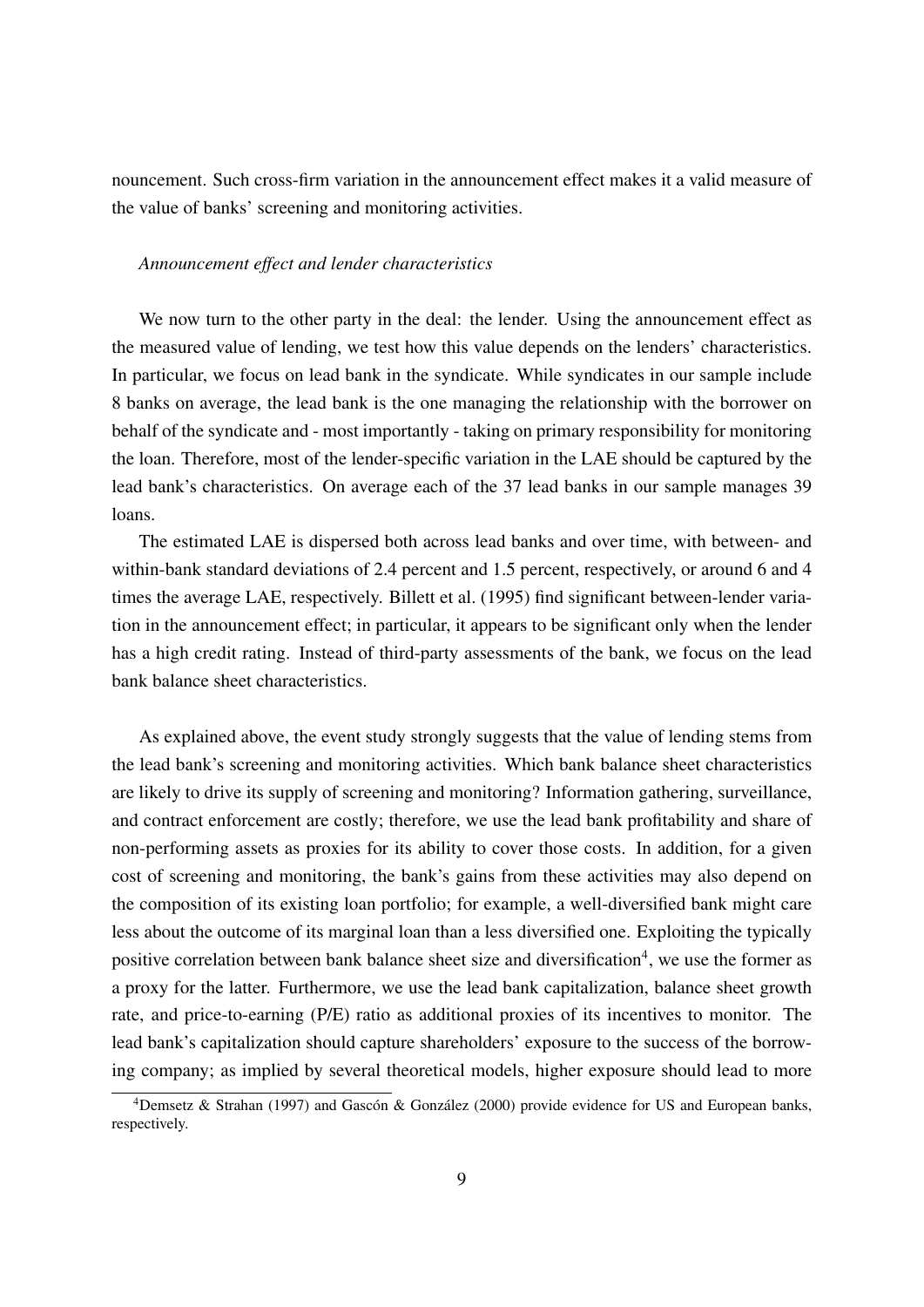intensive and diligent screening and monitoring (Besanko & Kanatas 1993 and Holmstrom & Tirole 1997). Adrian & Shin (2009) show that banks' balance sheet growth can be associated with increasing levels of risk taking , which could translate in less diligent screening and monitoring. Finally, we include lead banks' P/E ratio to capture potential interactions between the lead bankers' stock-based compensation and their incentives to monitor.

To measure the impact of lead bank characteristics on the announcement effect, we sort each of the chosen lead bank variables in quartiles and run regressions of the form:

$$
LAE_l = \sum_{q=1}^{4} \alpha_q x_{q,l} + \epsilon_l
$$
 (1)

where  $LAE_l$  is the 2-day cumulative abnormal return for loan l (defined above), and each  $x_{q,l}$  is a dummy indicating whether the lead bank variable for that loan belongs to the  $q^{th}$  quartile. Table 2 reports the results. A general pattern emerges: banks with intermediate levels of size, growth, profitability and capitalization  $(2^{nd}$  and  $3^{rd}$  quartile) are associated with significant abnormal returns; in contrast, banks with either very low or very high size, growth, profitability and capitalization ( $1^{st}$  and  $4^{th}$  quartile) are associated with broadly insignificant abnormal returns. Similarly, amongst significant coefficients, the highest ones (indicating the highest average abnormal returns) lie in the intermediate regions for all the variables we consider. For example, the average LAE in the intermediate regions is 0.56, 0.46 and 0.61 percent respectively for bank size, profit and capitalization, while the average LAE in the extreme regions is 0.26, 0.37 and 0.28 percent, respectively. It follows that loans monitored by the largest, most profitable and most capitalized banks never produce the highest abnormal returns. Nonperforming loans and the bank P/E ratio display a similar pattern.

Higher lead bank profits and lower non-performing assets are associated with higher LAE, suggesting that higher levels of free resources lead to more intensive monitoring. Above a certain size threshold, LAE decreases with size, consistent with a negative effect of diversification on monitoring intensity. Yet the distribution of abnormal returns across lead bank asset growth, capital and P/E is more surprising. If these variables capture the lead bank's incentives to screen and monitor the borrower - as perceived by the market - they suggest that there is significant variation in incentives. Moreover, incentives appear to weaken for relatively "successful" lead banks, i.e. the fastest-growing, most capitalized and the ones with the highest market valuation.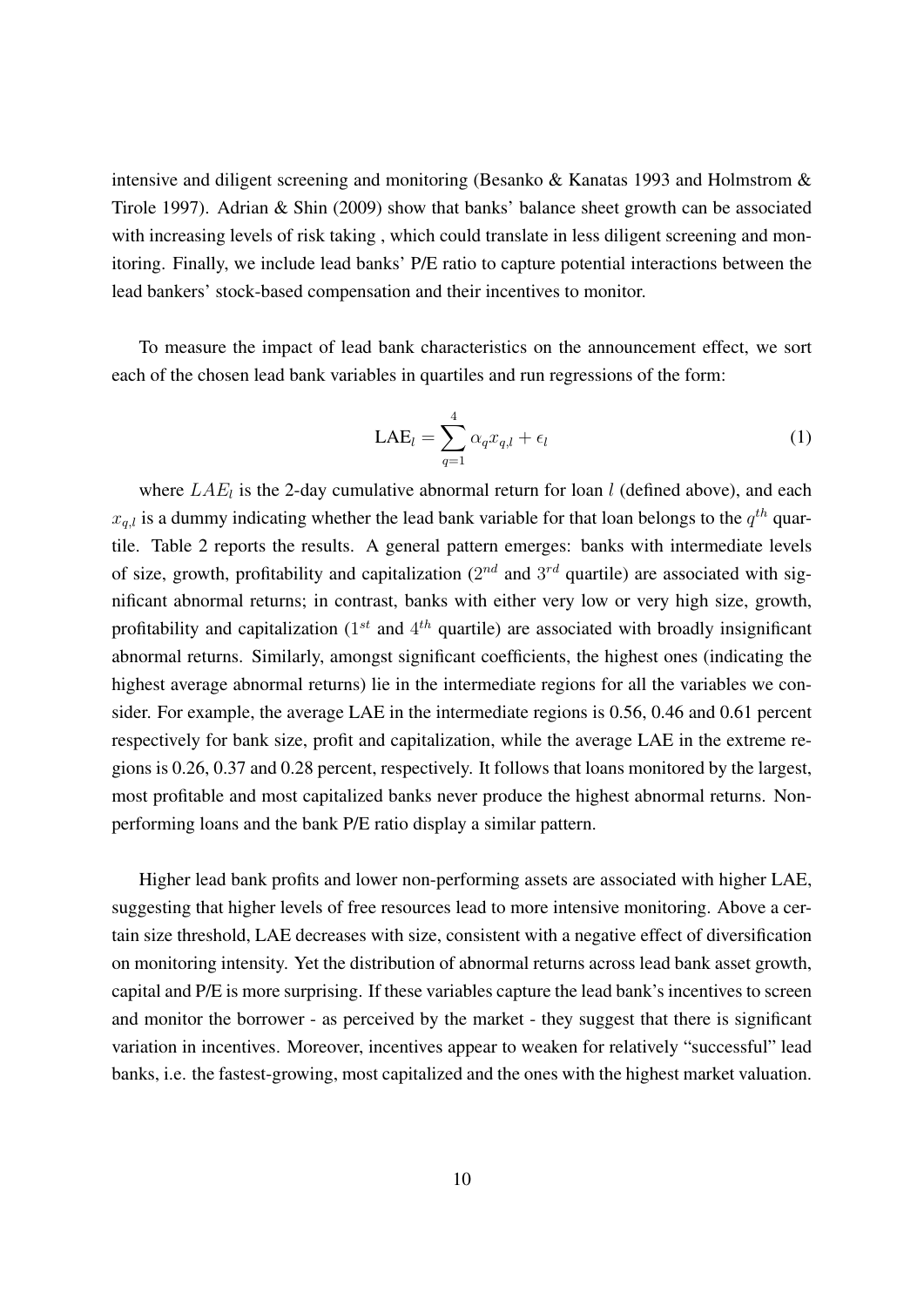#### Table 2: The Effect of Lender Characteristics on Borrower Equity Returns (1)

Ordinary least squares regressions of 2-day abnormal equity returns on dummies indicating characteristics of the lead bank in the syndicate. For each variable, Quartile 1, 2, 3 and 4 are dummies equal to 1 if the realization for a loan is in the 1st, 2nd, 3rd and 4th quartile of the distribution of that variable across loans, respectively, and 0 otherwise. Robust standard errors are reported in parenthesis. \*\*\*, \*\*, \* indicate that the variable is significant at the 1, 5, and 10 percent level, respectively.

|                   |                    | ◠            | 3              |           |           |                |
|-------------------|--------------------|--------------|----------------|-----------|-----------|----------------|
| Distribution of:  | Balance sheet size | Asset growth | Tier-1 capital | RoA       | P/E ratio | Non-performing |
|                   |                    |              |                |           |           | loans          |
| <b>Ouartile 1</b> | 0.11               | 0.35         | 0.25           | $0.48**$  | 0.22      | 0.07           |
|                   | (0.11)             | (0.22)       | (0.31)         | (0.24)    | (0.29)    | (0.29)         |
| Quartile 2        | $0.61***$          | $0.55***$    | $0.93***$      | $0.61***$ | $0.39***$ | $0.72***$      |
|                   | (0.23)             | (0.19)       | (0.25)         | (0.24)    | (0.15)    | (0.27)         |
| Quartile 3        | $0.50***$          | $0.39**$     | 0.29           | 0.30      | $0.73***$ | $0.45*$        |
|                   | (0.17)             | (0.17)       | (0.18)         | (0.26)    | (0.24)    | (0.26)         |
| Quartile 4        | 0.41               | 0.34         | 0.30           | 0.25      | $0.32*$   | $0.32*$        |
|                   | (0.31)             | (0.31)       | (0.19)         | (0.15)    | (0.19)    | (0.17)         |
| N                 | 1431               | 1372         | 1248           | 1372      | 1401      | 1189           |

#### *Robustness tests*

As shown above, there is substantial variation in the announcement effect between firms. The value of bank monitoring should be higher for riskier or more opaque firms because they carry a higher "demand" for monitoring. (It was precisely between-firm variation in the LAE which suggested using it as a proxy for the value of screening and monitoring.) Only for identical borrowers, differences in the announcement effect are likely to reflect only the lead banks' monitoring intensity. If there is clustering between bank and firm characteristics, the results in Table 3 might just reflect firm-specific variation in the demand, rather than supply, of monitoring. For example, low LAE by strong lead banks is consistent with matching between the best banks and the safest borrowers. In this case, the low LAE would reflect the relative irrelevance of the lead bank's contribution, rather than low monitoring effort.

As a robustness test, we re-estimate equation 1 adding firm- and loan-level controls. We choose variables that the literature identifies as sources of variation in the announcement effect. First, we include the historical volatility of firm profits and the firm's Tobin's Q to capture the argument in Best  $\&$  Zhang (1993) that borrowers with relatively volatile or uncertain prospects benefit more from bank monitoring. Second, we consider the number of participants in the lending syndicate as an indication of ex-ante credit risk. Sufi (2007) shows that high-risk loans are associated with smaller syndicates in order to ensure higher diligence in screening and monitoring. We also include a dummy indicating whether a loan marks the first relationship between the firm and the lead bank. Lummer & McConnell (1989) find that the announcement effect is significant only for repeated relationships, indicating that banks' information advan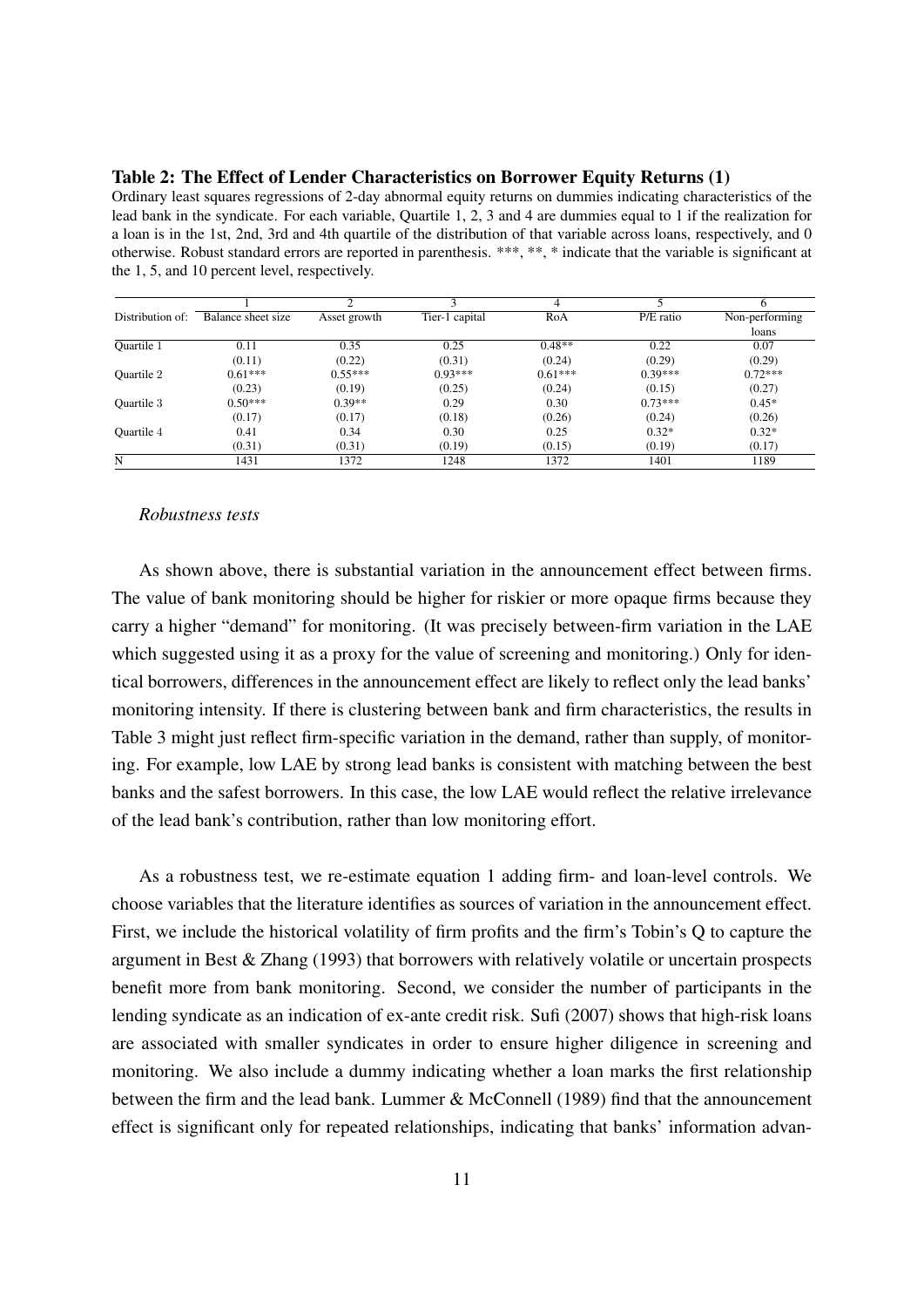tage comes from a continuing working relationship with the borrower.

Table 3 reports the results. In all cases, the only significant firm-level variable is Tobin's Q: lower investment opportunities are associated to a more positive market reaction to the loan. But by and large, adding firm-level controls do not suppress the variation in the announcement effect between banks. Moreover, the non-monotonic, bell-shaped relationship between bank characteristics and the LAE appears robust. The LAE is first increasing, then decreasing with bank size, asset growth, capital and profitability. Compared to the results in Table 2, introducing firm-level controls flattens differences across banks in some cases. For example, the LAE

#### Table 3: The Effect of Lender Characteristics on Borrower Equity Returns (2)

Ordinary least squares regression of 2-day abnormal equity returns on characteristics of the loan, firm, and lead bank in the syndicate. For each variable, Quantile 1, 2, 3 and 4 are dummies equal to 1 if the realization for a loan is in the 1st, 2nd, 3rd and 4th quartile of the distribution of that variable across loans, respectively, and 0 otherwise. 'No. of participants' indicates the number of banks in the loan syndicate. 'Previous relationship' is a dummy equal to 1 if the firm and the lead bank have been in a previous lending relationship, 0 otherwise. Robust standard errors are reported in parenthesis. \*\*\*, \*\*, \* indicate that the variable is significant at the 1, 5, and 10 percent level, respectively.

|                       | <b>Bank</b> size |                |                           | Bank asset growth |           |                |                | Bank Tier-1 capital |                      |                |           |                |
|-----------------------|------------------|----------------|---------------------------|-------------------|-----------|----------------|----------------|---------------------|----------------------|----------------|-----------|----------------|
|                       | 1                | $\overline{2}$ | $\overline{3}$            | $\overline{4}$    |           | $\overline{2}$ | 3              | $\overline{4}$      | $\mathbf{1}$         | $\overline{2}$ | 3         | $\overline{4}$ |
| Quartile 1            | 0.13             | 0.17           | 0.19                      | 0.11              | $0.38*$   | $0.45**$       | $0.44*$        | 0.35                | 0.30                 | 0.31           | 0.34      | 0.26           |
|                       | (0.12)           | (0.10)         | (0.14)                    | (0.12)            | (0.23)    | (0.23)         | (0.27)         | (0.22)              | (0.31)               | (0.35)         | (0.39)    | (0.35)         |
| <b>Ouartile 2</b>     | $0.63**$         | $0.70***$      | $0.70**$                  | $0.61**$          | $0.54***$ | $0.52***$      | $0.60***$      | $0.51**$            | $0.99***$            | $1.04***$      | $1.01***$ | $0.95***$      |
|                       | (0.25)           | (0.25)         | (0.28)                    | (0.25)            | (0.20)    | (0.19)         | (0.23)         | (0.21)              | (0.26)               | (0.25)         | (0.28)    | (0.26)         |
| Quartile 3            | $0.53***$        | $0.61***$      | $0.61**$                  | $0.50**$          | $0.41**$  | $0.50***$      | $0.47**$       | $0.38**$            | $0.35*$              | $0.33*$        | 0.38      | 0.30           |
|                       | (0.18)           | (0.17)         | (0.21)                    | (0.18)            | (0.17)    | (0.17)         | (0.21)         | (0.19)              | (0.19)               | (0.18)         | (0.23)    | (0.19)         |
| Quartile 4            | 0.44             | 0.45           | 0.51                      | 0.41              | 0.43      | 0.47           | 0.48           | 0.39                | $0.35*$              | $0.42**$       | 0.40      | 0.31           |
|                       | (0.28)           | (0.31)         | (0.35)                    | (0.31)            | (0.28)    | (0.32)         | (0.35)         | (0.32)              | (0.20)               | (0.19)         | (0.25)    | (0.20)         |
| Firm RoA              | $-0.27$          |                |                           |                   | $-0.29$   |                |                |                     | $-0.51$              |                |           |                |
|                       | (0.60)           |                |                           |                   | (0.60)    |                |                |                     | (0.60)               |                |           |                |
| Tabin's Q             |                  | $-0.06***$     |                           |                   |           | $-0.06***$     |                |                     |                      | $-0.07***$     |           |                |
|                       |                  | (0.02)         |                           |                   |           | (0.02)         |                |                     |                      | (0.02)         |           |                |
| No. of participants   |                  |                | $-0.01$                   |                   |           |                | $-0.01$        |                     |                      |                | $-0.01$   |                |
|                       |                  |                | (0.01)                    |                   |           |                | (0.01)         |                     |                      |                | (0.02)    |                |
| Previous relationship |                  |                |                           | $-0.002$          |           |                |                | 0.003               |                      |                |           | $-0.008$       |
|                       |                  |                |                           | (0.04)            |           |                |                | (0.04)              |                      |                |           | (0.04)         |
| $\mathbf N$           | 1430             | 1404           | 1431                      | 1431              | 1372      | 1350           | 1372           | 1372                | 1247                 | 1224           | 1248      | 1248           |
|                       | RoA              |                |                           | P/E ratio         |           |                |                |                     | Non-performing loans |                |           |                |
|                       | 1                | $\overline{2}$ | $\overline{\overline{3}}$ | $\overline{4}$    | 1         | $\overline{2}$ | $\overline{3}$ | 4                   | 1                    | $\overline{2}$ | 3         | $\overline{4}$ |
| <b>Ouartile 1</b>     | $0.51**$         | $0.55**$       | $0.56**$                  | $0.48**$          | 0.25      | 0.28           | 0.31           | 0.22                | 0.15                 | 0.12           | 0.19      | 0.05           |
|                       |                  |                |                           |                   |           |                |                |                     |                      |                |           |                |
|                       | (0.26)           | (0.25)         | (0.28)                    | (0.24)            | (0.27)    | (0.30)         | (0.32)         | (0.30)              | (0.25)               | (0.30)         | (0.35)    | (0.30)         |
| Quartile 2            | $0.65***$        | $0.67***$      | $0.69**$                  | $0.62**$          | $0.41**$  | $0.41***$      | $0.49***$      | $0.39**$            | $0.77***$            | $0.80***$      | $0.86***$ | $0.69**$       |
|                       | (0.25)           | (0.24)         | (0.27)                    | (0.25)            | (0.16)    | (0.14)         | (0.18)         | (0.16)              | (0.28)               | (0.28)         | (0.31)    | (0.28)         |
| Quartile 3            | 0.33             | 0.36           | 0.38                      | 0.30              | $0.75***$ | $0.86***$      | $0.85***$      | $0.73***$           | $0.53*$              | $0.54*$        | $0.57*$   | $0.44*$        |
|                       | (0.22)           | (0.27)         | (0.31)                    | (0.28)            | (0.24)    | (0.25)         | (0.29)         | (0.25)              | (0.25)               | (0.27)         | (0.31)    | (0.26)         |
| Quartile 4            | $0.28*$          | $0.35**$       | $0.34*$                   | 0.26              | $0.34*$   | $0.42**$       | $0.43*$        | 0.32                | $0.37**$             | $0.39**$       | $0.45**$  | 0.3            |
|                       | (0.16)           | (0.16)         | (0.19)                    | (0.16)            | (0.20)    | (0.19)         | (0.23)         | (0.20)              | (0.18)               | (0.18)         | (0.22)    | (0.20)         |
| Firm RoA              | $-0.27$          |                |                           |                   | $-0.29$   |                |                |                     | $-0.51$              |                |           |                |
|                       | (0.60)           |                |                           |                   | (0.60)    |                |                |                     | (0.60)               |                |           |                |
| Tabin's Q             |                  | $-0.06***$     |                           |                   |           | $-0.07***$     |                |                     |                      | $-0.06***$     |           |                |
|                       |                  | (0.02)         |                           |                   |           | (0.02)         |                |                     |                      | (0.02)         |           |                |
| No. of participants   |                  |                | $-0.01$                   |                   |           |                | $-0.01$        |                     |                      |                | $-0.02$   |                |
|                       |                  |                | (0.01)                    |                   |           |                | (0.01)         |                     |                      |                | (0.02)    |                |
| Previous relationship |                  |                |                           | $-0.002$          |           |                |                | $-0.0002$           |                      |                |           | 0.01           |
|                       |                  |                |                           | (0.04)<br>1372    |           |                |                | (0.04)              |                      |                |           | (0.04)         |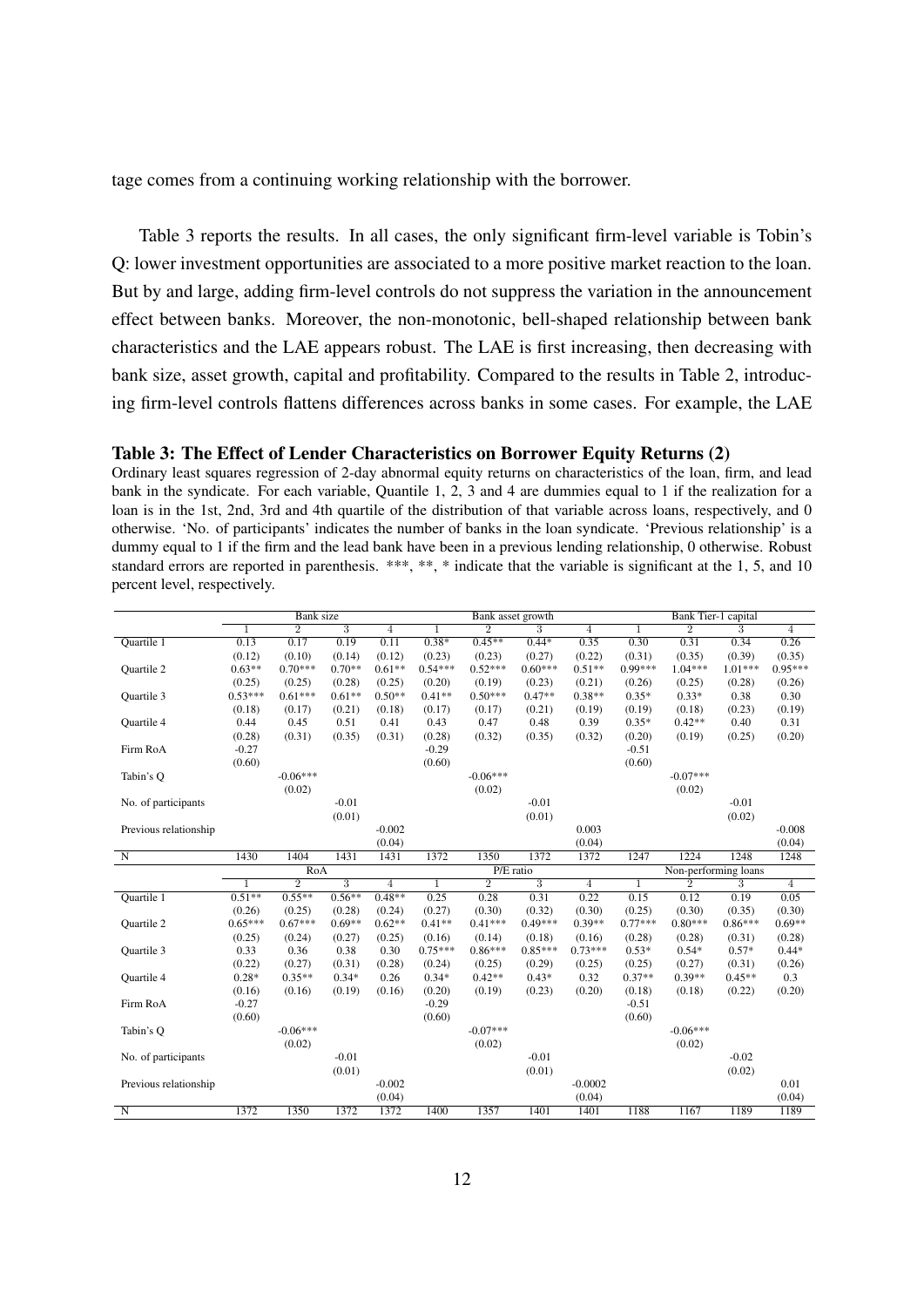becomes significant for banks in the  $1<sup>st</sup>$  quartile of asset growth and return on assets. However, the more surprising  $4^{th}$  quartile results hold: in none of the 24 specifications loans by the strongest banks display the highest LAE.

#### *Which banks produce the most "valuable" loans?*

Our event study uncovered a broad, non-monotonic relationship between measures of bank balance sheet strength, and our market-based measure of the value of lending. Here we characterize more precisely the value of each balance sheet variable that maximizes the loan announcement effect; that is, the thresholds below which the value of lending is increasing and above which decreasing.

We employ a simple procedure based on Chow tests to identify the thresholds. For each bank balance sheet variable, we rank all loans in our sample based on that variable, and split the sample in two groups, with the  $n<sup>th</sup>$  loan as the cutoff point. Our balance sheet data is annual. When a lead bank gives two or more loans in the same year, we treat them as one representative loan by averaging the individual announcement effects. We then estimate the following equation to test if  $n$  marks a significant structural break:

$$
LAE_l = g_1 + g_2 + \alpha_1 g_1 x_l + \alpha_2 g_2 x_l + e_l \tag{2}
$$

In equation 2,  $q_1$  and  $q_2$  are dummies indicating whether the loan belongs to group 1 or 2, respectively, and  $x_l$  represents a bank characteristic for loan l. We start with  $n = 20$ , and repeat this procedure for  $n + 1$ ,  $n + 2$  etc. until all values have been tested. The threshold is the value of n associated with the most significant Chow test.

Table 4 summarizes the results. For all bank characteristics, the thresholds mark a clear structural break: most Chow test statistics are significant at the 5 percent level or more. Specifically, the LAE tends to increase below the threshold and decrease above it. For example, the announcement effect is higher the larger the bank balance sheet; however, this positive relationship turns around as it reaches around \$900bn and, beyond this point, larger size is associated with smaller announcement effects. Since \$900bn marks approximately the  $80<sup>th</sup>$  percentile in our sample, about 20 percent of loans are monitored by banks perceived to be "too big" by the market, as reflected in a negative relationship between size and announcement effect. This pattern generalizes to the other balance sheet variables: the thresholds tend to be at the upper end of their distribution, suggesting that a "perverse" relationship between bank balance sheet strength and the value of lending sets in only for rather extreme bank characteristics.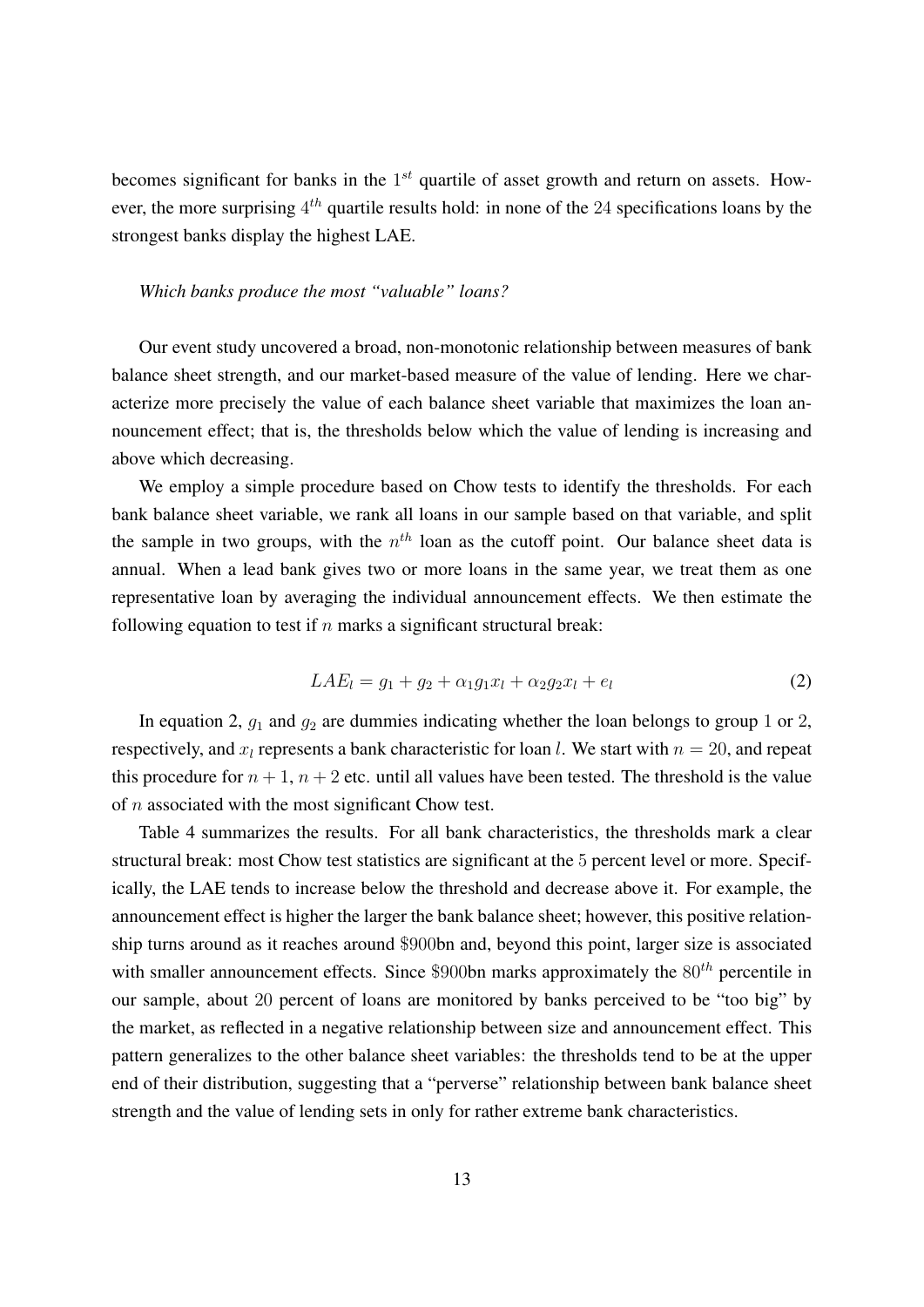#### Table 4: The Effect of Lender Characteristics on Borrower Equity Returns (3)

Chow tests for a structural break in OLS regressions of 2-day abnormal equity returns on lender balance sheet variables. For further details of the test, see the main text.

|                                     | Balance sheet | Asset growth | Tier-1 capital | RoA     | P/E ratio | Non-performing |
|-------------------------------------|---------------|--------------|----------------|---------|-----------|----------------|
|                                     | size          |              |                |         |           | loans          |
| <i>Observations</i> (unique values) | 244           | 249          | 201            | 248     | 224       | 181            |
| Chow test p-value                   | 0.059         | 0.051        | 0.040          | 0.035   | 0.044     | 0.063          |
| <b>Break Point</b>                  | \$900 bn      | $10.5\%$     | 4.8%           | $1.5\%$ | 18.5      | 1.9%           |
| - Percentile                        | 80            | 49           | 68             | 90      | 82        | 91             |
|                                     |               |              |                |         |           |                |

# IV Borrower Performance

In the previous section we provided evidence that the market value of a syndicated loan - measured by the loan announcement effect - varies significantly between banks; and that variation is non-linear: the value first increases and then declines with several indicators of the lead bank's balance sheet strength. Surprisingly, the strongest banks do not generate the most valuable loans.

In this section we investigate whether the loan announcement effect - an ex-ante, financial market metric - is a economically valid measure of the value of lending, by analyzing its correlation with the ex-post performance of the borrowing firm. Borrower performance is the ultimate proof of a valuable lending relationship: effective screening by the lender should separate good and bad borrowers; and effective monitoring of the projects enabled by the loan should increase their probability of success. A well-monitored borrower should be more likely to perform well, *ceteris paribus*, than a poorly monitored one.

Our data allows us to measure borrower performance along various dimensions, both absolute and relative to other borrowers. We focus on four measures. Two are commonly used indicators of financial soundness (alternatively, distress): whether the borrowing firm's interest coverage ratio falls above (below) one between loan origination and maturity; and whether the firm pays dividends (no dividends) during the same period. The other two are indicators of the firm's relative performance in terms of profitability (captured by return on assets) and financial liquidity (captured by the Kaplan & Zingales 1997 measure of financial constraints) between loan origination and maturity.<sup>5</sup>

We are interested in whether the loan announcement effect (LAE) predicts firm perfor-

<sup>&</sup>lt;sup>5</sup>The caption to Table 5 describes how we construct these indicators.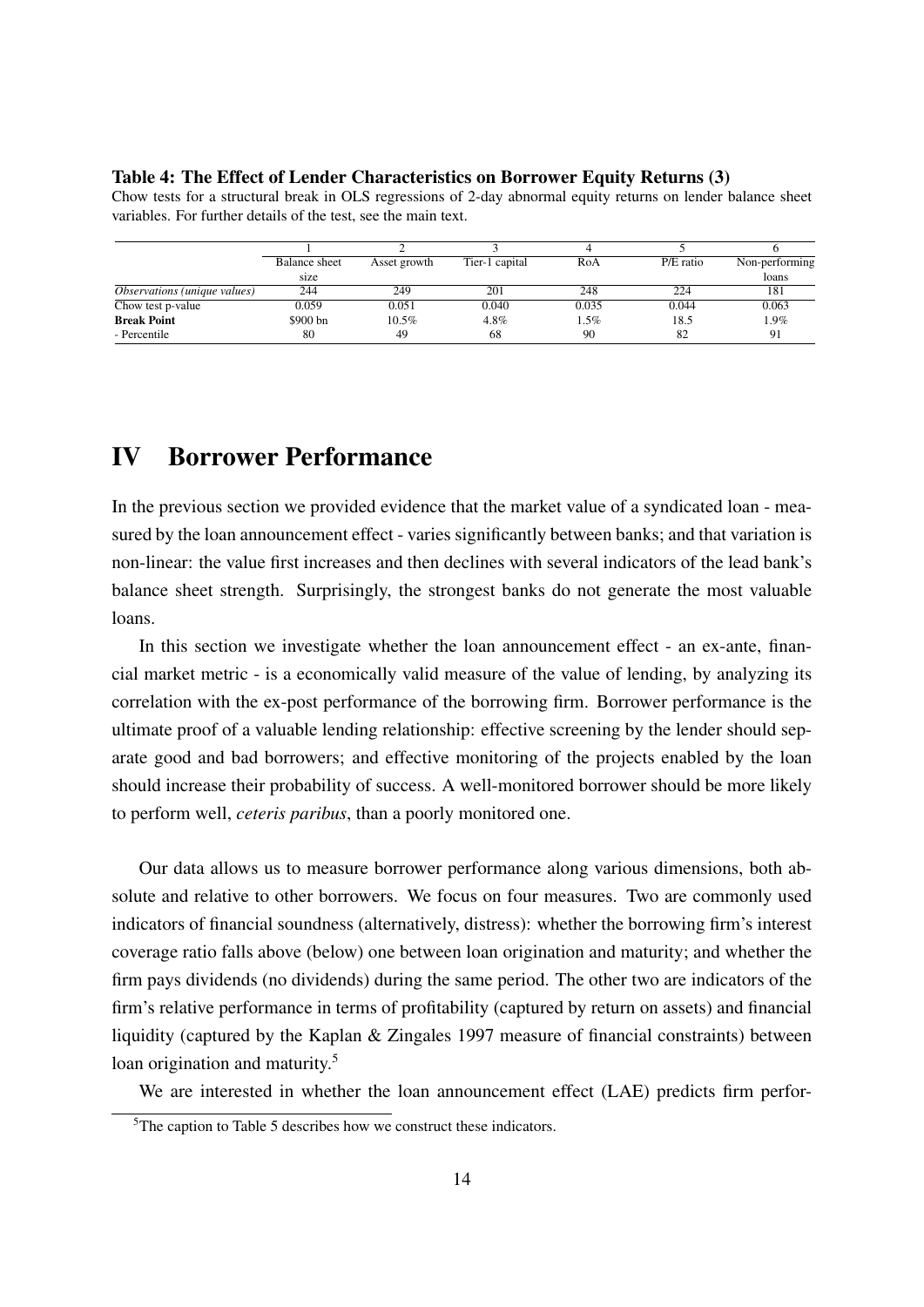mance, after controlling for relevant firm characteristics. Crucially, our presumption that the LAE captures bank screening and monitoring implies that borrower characteristics after loan origination are in part endogenous to the bank's activities. Therefore, we explain performance using only information known at the time of loan origination. In practice, we estimate equations of the form:

$$
P_{t,t+m}^l = \alpha + \beta \mathbf{x}_t^l + \gamma LAE^l + \delta (LAE^l z_t^l) + \epsilon_l
$$
\n(3)

In equation 3,  $P_{t,t+m}^l$  is a measure of firm performance for loan l between loan origination (year t) and maturity (year  $t + m$ ),  $LAE<sup>l</sup>$  is the loan announcement effect for loan l, and  $\mathbf{x}_t^l$  and  $z_t^l$  are vectors of borrower characteristics. Several characteristics are likely to predict performance and - as shown by the earlier event study - are correlated with the size and significance of the announcement effect, motivating their inclusion in equation 3. In particular, we include the average and standard deviation of past return on assets, and the shares of liquid and tangible assets. We include one indicator of borrower riskiness, the z-score  $z_t^{l,6}$  both in  $\mathbf{x}_t^{l}$  and as interaction term with  $LAE^l$ , in order to capture possible dependence between the quality of the borrower and the marginal impact of bank screening and monitoring.  $P_{t,t+m}^l$  takes values 0 or 1 when defined as indicator of financial distress, or 1-4 when defined as relative performance. We estimate equation 3 as a probit regression in the former case, and OLS in the latter.

Table 5 contains the results. By and large, the coefficients on the firm characteristics have the expected sign, suggesting that better past performance or a more liquid balance sheet anticipate better future performance – that is, lower odds financial distress, higher return on assets, higher liquidity scores. Less intuitively, a higher share of liquid assets appears to increase the probability of missing dividend payments; yet, this may reflect firms' preference for liquidity in anticipation of large investment needs or at times of distress (both circumstances may be associated with low dividend payments). For all specifications, we also display the results for a variant including a dummy equal to 1 if a recession occurred during the life of the loan. The coefficient on the recession dummy is positive and significant when we consider absolute performance, indicating that, in general, that is likely to be worse in a downturn. While it tends to be small or insignificant when we measure relative performance.

In nearly all specifications, a higher loan announcement effect predicts better borrower performance: it significantly lowers the probability that the borrower will have a low interest

<sup>&</sup>lt;sup>6</sup>The z-score is defined as the number of standard deviations the firm's profits would have to fall from their current level to wipe out its equity capital.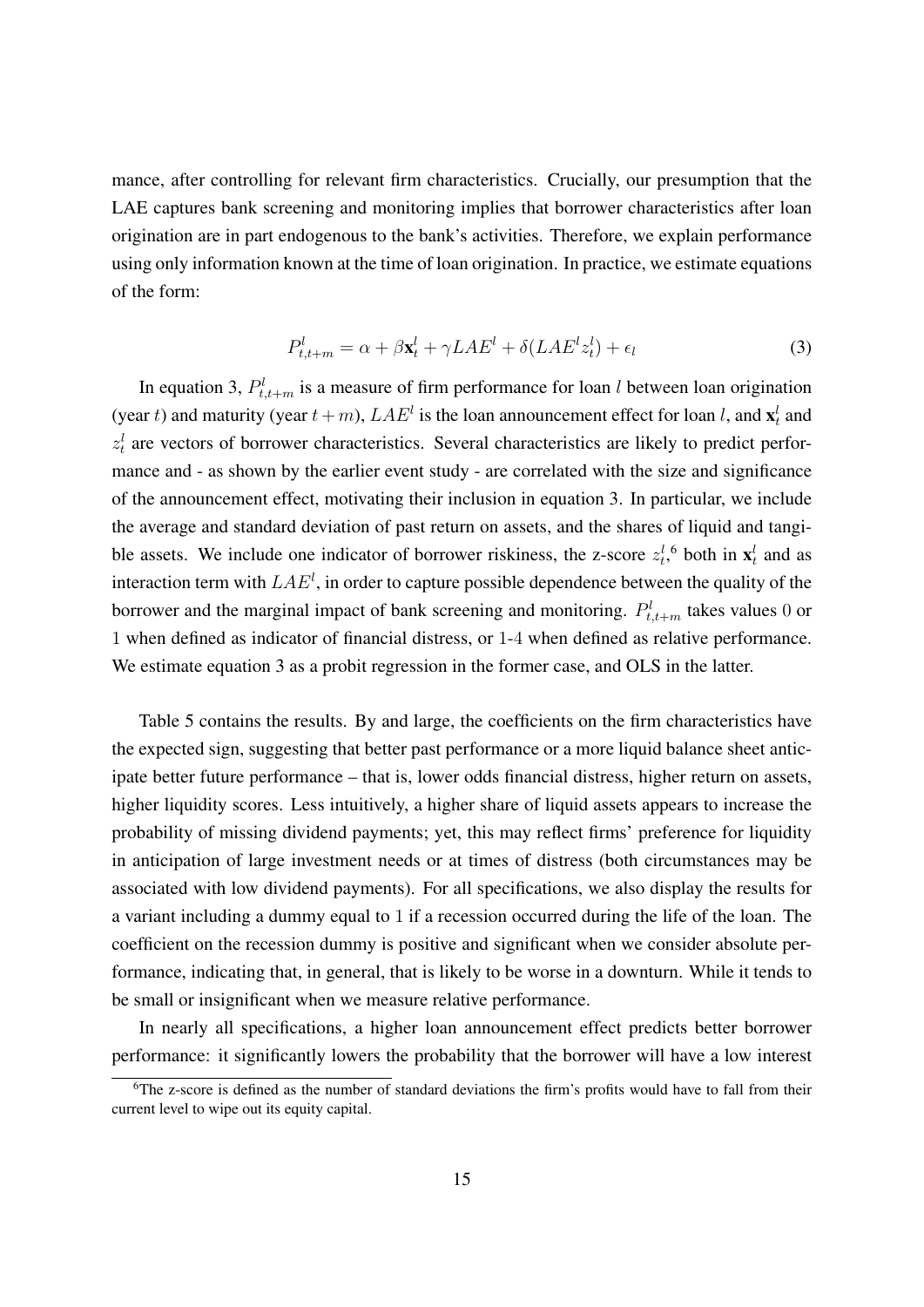#### Table 5: Loan Announcement Effect and Borrower Performance

Regressions of indicators of borrower performance between loan origination and maturity on the loan announcement effect and borrower characteristics. Borrower performance is measured by: a dummy indicating whether the firm's interest coverage ratio has fallen below one (specification 1); a dummy indicating whether the firm missed a dividend payment (specification 2); a variable taking values 1 to 4, depending on whether the firm's average return on asset or financing constraints are in quartiles 1-4 of the relevant distribution across loans, respectively (specification 3 and 4). 'Recession' is a dummy equal to 1 if a recession occurred before loan maturity, 0 otherwise. Specifications 1 and 2 above are probit regressions; 3 and 4 are OLS regressions. Robust standard errors are reported in parenthesis. \*\*\*, \*\*, \* indicate that the variable is significant at the 1, 5, and 10 percent level, respectively.

|                                   | $(1)$ Interest coverage ratio $\lt$ |            |            | (2) No dividend payment |           | (3) Average RoA | (4) Average Kaplan-Zingales |            |  |
|-----------------------------------|-------------------------------------|------------|------------|-------------------------|-----------|-----------------|-----------------------------|------------|--|
|                                   |                                     |            |            |                         |           |                 | score                       |            |  |
| <b>Announcement effect</b>        | $-0.06**$                           | $-0.06**$  | $-0.05$    | $-0.06*$                | $0.06*$   | $0.06*$         | $-0.07**$                   | $-0.07**$  |  |
|                                   | (0.03)                              | (0.03)     | (0.03)     | (0.03)                  | (0.03)    | (0.030)         | (0.027)                     | (0.03)     |  |
| Z-score                           | $-0.53***$                          | $-0.55***$ | $-0.52***$ | $-0.55***$              | $0.23***$ | $0.23***$       | $-0.48***$                  | $-0.49***$ |  |
|                                   | (0.08)                              | (0.08)     | (0.09)     | (0.09)                  | (0.07)    | (0.066)         | (0.07)                      | (0.07)     |  |
| Announcement effect x Z-score     | $0.02*$                             | $0.02*$    | $0.02*$    | $0.02*$                 | $-0.03**$ | $-0.03**$       | $0.03***$                   | $0.03***$  |  |
|                                   | (0.01)                              | (0.01)     | (0.01)     | (0.01)                  | (0.01)    | (0.01)          | (0.01)                      | (0.01)     |  |
| Historical average RoA            | $-1.33**$                           | $-1.03*$   | $-3.05***$ | $-2.80***$              | $3.87***$ | $3.87***$       | $-1.22**$                   | $-1.11*$   |  |
|                                   | (0.62)                              | (0.62)     | (0.75)     | (0.74)                  | (0.60)    | (0.60)          | (0.561)                     | (0.57)     |  |
| Historical RoA standard deviation | $-1.21*$                            | $-1.13*$   | $-1.56*$   | $-1.56**$               | 0.81      | 0.81            | $-2.15***$                  | $-2.13***$ |  |
|                                   | (0.72)                              | (0.68)     | (0.85)     | (0.78)                  | (0.71)    | (0.71)          | (0.805)                     | (0.79)     |  |
| Liquid assets                     | $-0.71$                             | $-0.58$    | $1.33***$  | $1.70***$               | $1.30***$ | $1.30***$       | $-0.83**$                   | $-0.78**$  |  |
|                                   | (0.49)                              | (0.50)     | (0.49)     | (0.53)                  | (0.48)    | (0.48)          | (0.378)                     | (0.38)     |  |
| Tangible assets                   | $-0.30**$                           | $-0.19$    | $-0.13$    | 0.08                    | 0.12      | 0.13            | $0.75***$                   | $0.75***$  |  |
|                                   | (0.15)                              | (0.15)     | (0.18)     | (0.18)                  | (0.12)    | (0.12)          | (0.12)                      | (0.12)     |  |
| Recession before maturity         |                                     | $0.44***$  |            | $0.68***$               |           | 0.01            |                             | $0.12*$    |  |
|                                   |                                     | (0.08)     |            | (0.09)                  |           | (0.07)          |                             | (0.07)     |  |
| Constant                          | $1.04***$                           | $0.86***$  | 0.51       | 0.23                    | $1.50***$ | $1.50***$       | $3.77***$                   | $3.71***$  |  |
|                                   | (0.27)                              | (0.26)     | (0.31)     | (0.30)                  | (0.23)    | (0.231)         | (0.26)                      | (0.26)     |  |
| $\boldsymbol{N}$                  | 1,367                               | 1,367      | 1,367      | 1,367                   | 1,182     | 1,182           | 1,168                       | 1,168      |  |
| Pseudo R-squared                  | 0.08                                | 0.10       | 0.12       | 0.16                    | 0.09      | 0.09            | 0.11                        | 0.11       |  |

coverage ratio or will pay no dividends (specifications 1 and 2); and it is associated with higher relative profitability and liquidity (specifications 3 and 4). The correlation between the LAE and subsequent performance is economically relevant: for example, a one standard deviation increase in LAE (4.1 percentage points) lowers the probability of financial distress by around 30 percent for an average firm, ceteris paribus.<sup>7</sup> The LAE interaction term is statistically significant, and has the opposite sign to the standalone LAE coefficient in all specifications. Thus, the marginal contribution of screening and monitoring to firm performance tends to be higher for riskier firms.

Overall, our results indicate a positive and significant relationship between the intensity of a lender's screening and monitoring activities and subsequent borrower performance. Moreover, the effectiveness of screening and monitoring appears to depend both on the lead bank's efforts - proxied by the announcement effect - and on the borrower's intrinsic riskiness. Intuitively, for given effort, the lead bank appears to have more room to improve the performance of a riskier firm than that of an already safe and profitable firm.

 $7$ The average firm is a representative firm with characteristics evaluated at the sample mean.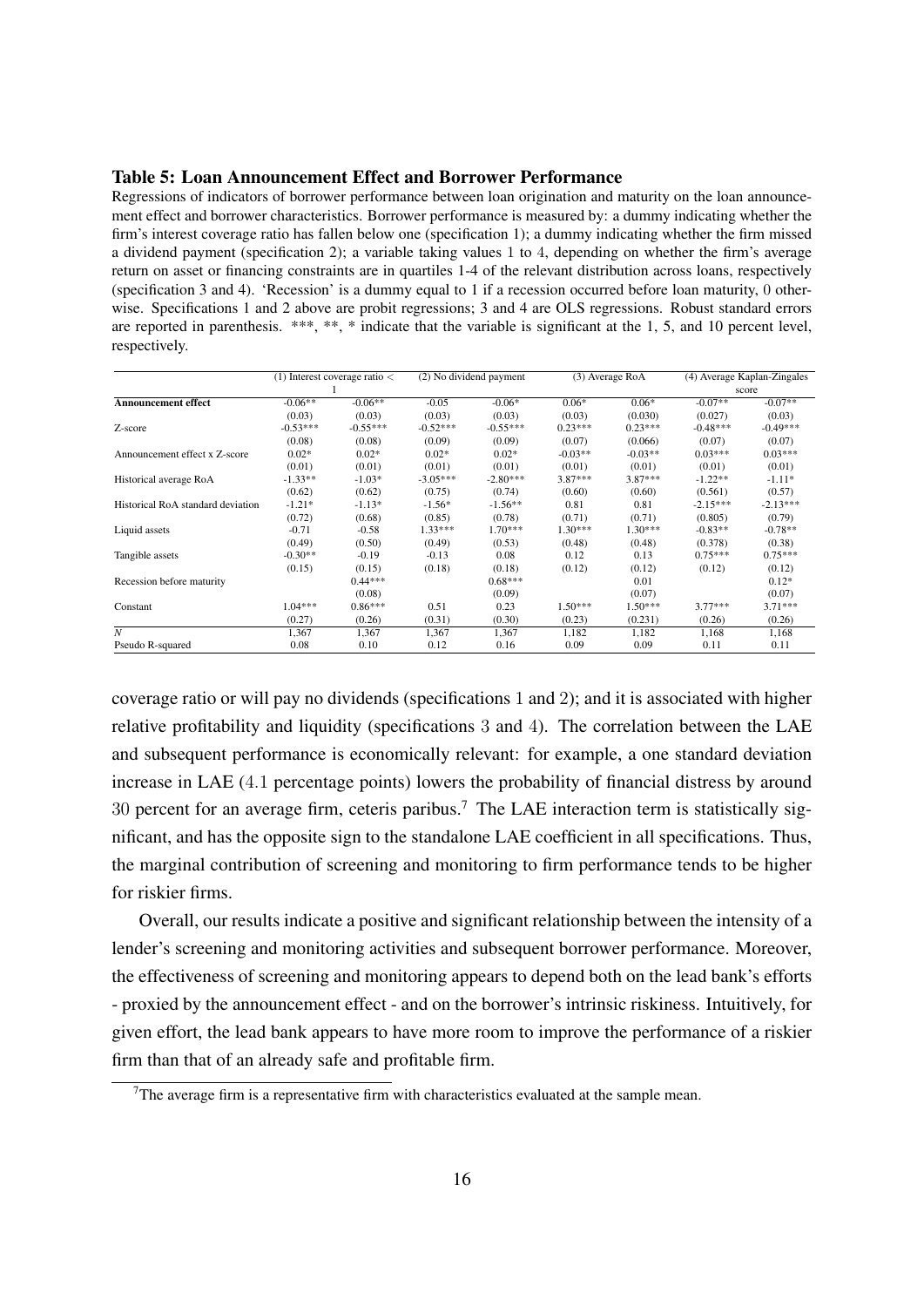## V Discussion and Conclusions

Our analysis uncovers a non-monotonic, bell-shaped relationship between banks' balance sheet characteristics and the value of lending. Loans by banks of intermediate balance sheet strength tend to produce positive and significant announcement effects - a signal of high screening and monitoring intensity, implying a high value of lending to the borrower. In contrast, loans by the largest, most capitalized and profitable banks - as well as loans by the weakest banks - tend to produce insignificant announcement effects, a signal of low value of lending. The relationship between bank balance sheets and the value of lending tends to turn negative only for rather extreme characteristics, however. For example, our identified thresholds for balance sheet size and return on assets lie near the  $80<sup>th</sup>$  and  $90<sup>th</sup>$  percentile in our sample, respectively.

We have also shown that the announcement effect - an ex-ante, financial market-based measure of the value of lending - helps predict the borrowing firm's ex-post performance. Firms that receive "higher value" loans are more likely to be profitable and less likely to be in financial distress during the lending relationship, and vice versa. This result reinforces the interpretation of the announcement effect as the value of the lead bank's screening and monitoring activities.

Theoretical studies generally predict a positive relationship between a bank's balance sheet strength and its incentives to screen and monitor loans. Therefore, the empirical correlation between strong banks and low value loans is *prima facie* puzzling.

Indeed, the announcement effect may be an invalid proxy of the value of lending for the strongest banks. For example, the strongest banks may tend to pair up with safe borrowers, for whom - as shown in Section III - the announcement effect tends to be less significant. In addition, repeated bank-firm lending relationships, which tend to carry lower "signaling" value to the market than new relationships, may be more prevalent among strong banks. $8\,$  In these cases, a low announcement effect would not necessarily indicate low screening and monitoring intensity. Yet, we have shown that the bell-shaped relationship between bank balance sheet strength and announcement effect is robust to controlling for borrower riskiness and repeated relationships.

Another, more intriguing explanation for our results is that very strong banks deliberately choose low screening and monitoring , "correctly" captured by a relatively low announcement effect. Strong banks may tend to compete more aggressively than other banks by loosening lending standards, which may include weaker screening and monitoring effort.<sup>9</sup> Alternatively,

<sup>&</sup>lt;sup>8</sup>For example, Von Rheinbaben & Ruckes (2004) suggest that firms with low credit ratings tend to restrict themselves to a small number of creditors in order to reduce the risk of information leak.

<sup>9</sup>Several bank lending surveys, such as the Bank of England Credit Conditions Survey, Federal Reserve Senior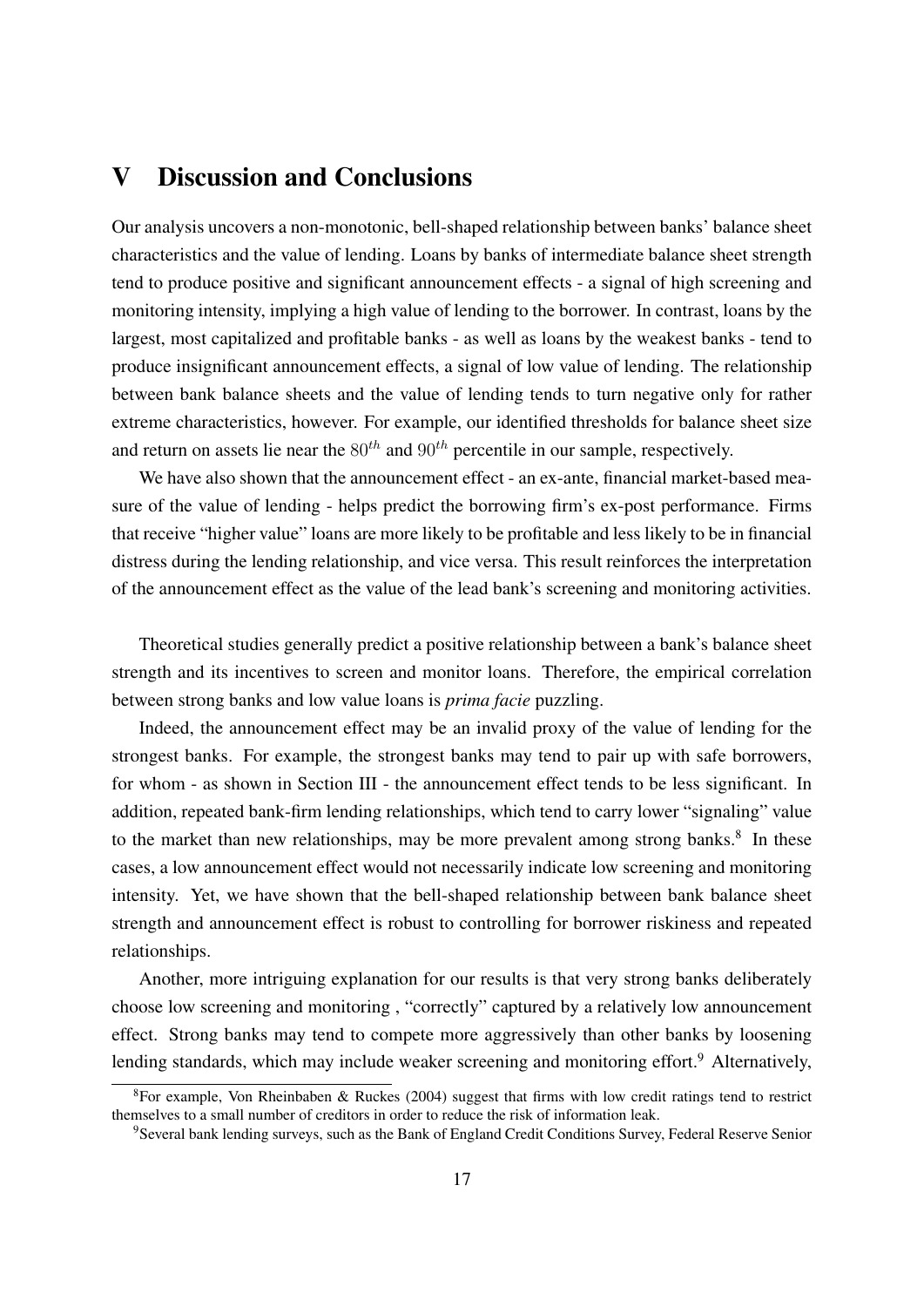low screening and monitoring by strong banks may indicate high "risk taking": less diligence may boost profits by reducing costs, but it also increases the probability of future losses from loan default. Our data cannot offer a conclusive explanation. However, we show in a simple model that, when the *effectiveness* of monitoring is a function of both the borrower's intrinsic riskiness and the lender's effort, both weak and strong banks may optimally choose low monitoring intensity, consistent with our empirical results (Appendix B).

Our results have two potential policy implications. First, in relation to "too-important-tofail" policies ( $\ddot{\text{O}}$ tker-Robe et al. 2011), they suggest that restraining excessive credit growth could limit bank risk taking incentives, thereby contributing to financial stability. Second, our results support minimum bank capital requirements, since poorly capitalized banks may not have sufficient resources or incentives to monitor their borrowers. But they also highlight that, after a threshold, additional capital requirements may be detrimental, by inducing less diligent screening and monitoring.

Loan Officer Opinion Survey, and ECB Bank Lending Survey often identify competition as a major driver of changes in lending standards.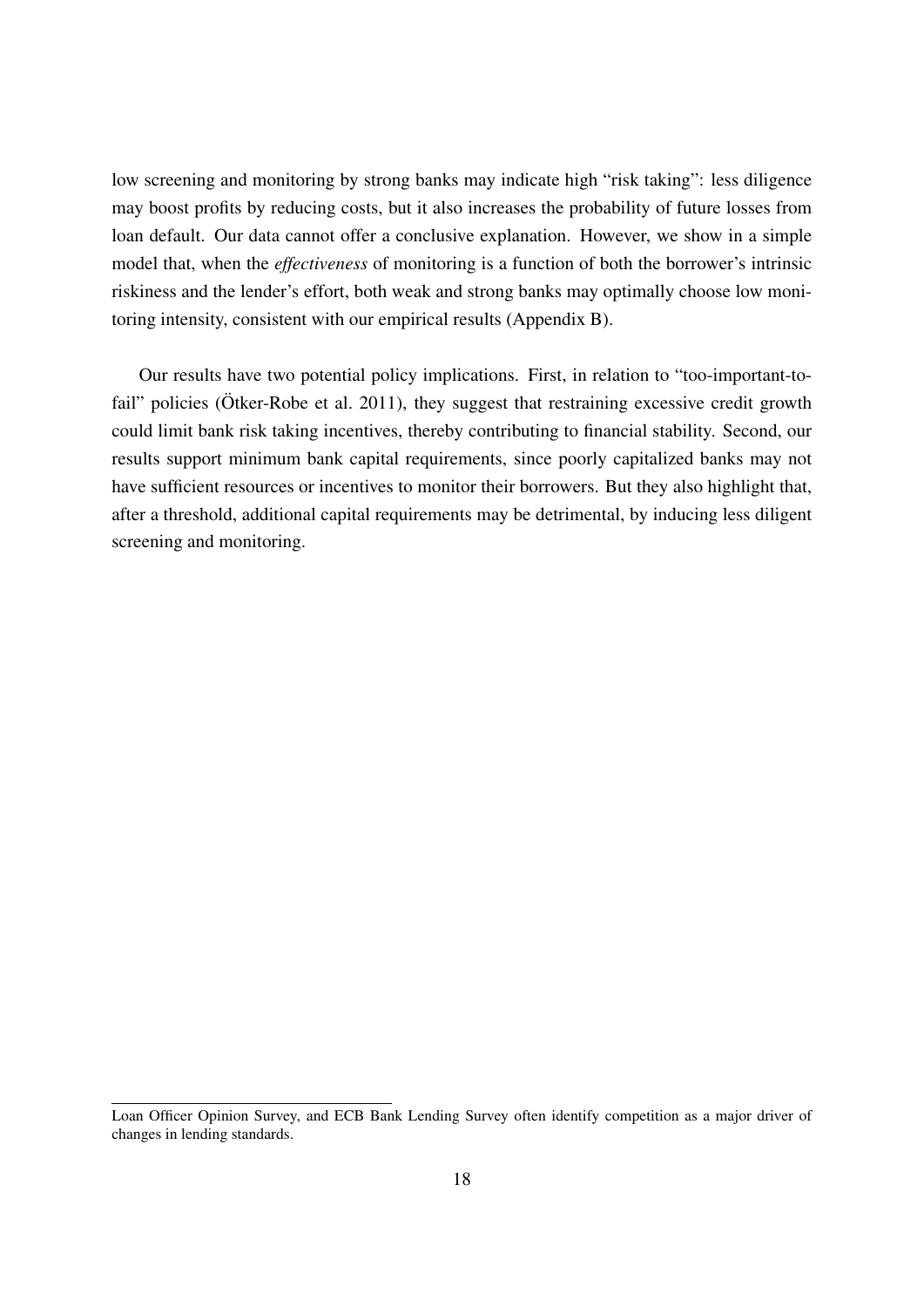# Appendix

# A Data Description

Our dataset has three building blocks: syndicated loan data from Dealogic; firm and bank balance sheet data from Thomson Reuters Worldscope; and equity return data from Thomson Reuters Datastream.

First, we searched Dealogic for all syndicated loans issued by private nonfinancial companies (PNFCs) incorporated in the UK, or by offshore finance vehicles whose parent company is a UK PNFC, since 1990. The search returned around 6,800 loans issued by around 2,900 PNFCs. For each loan, Dealogic reports the amount, pricing (often expressed as margin over LIBOR), start and maturity dates, credit ratings, as well as the lead and participant banks in the syndicate. Our focus is the equity market impact of loan announcements. Therefore, we restricted our dataset to syndicated loan issuers that also have publicly listed equity. Doing so reduces our sample markedly, to around 1,430 loans and 380 companies. Next, we downloaded relevant annual balance sheet data for each borrowing company and each lead bank from Worldscope. Separately, we downloaded series of daily equity returns for each company from Datastream, and used them to estimate abnormal returns around the syndicated loan announcement date - as described in Section III. Finally, we merged the loan, balance sheet, and abnormal return data, resulting in a panel of around 23,300 loan-years. This rich dataset allows us to relate the market reaction to each syndicated loan to the past and future performance of both the borrower and lender. Table A1 shows key summary statistics for our dataset.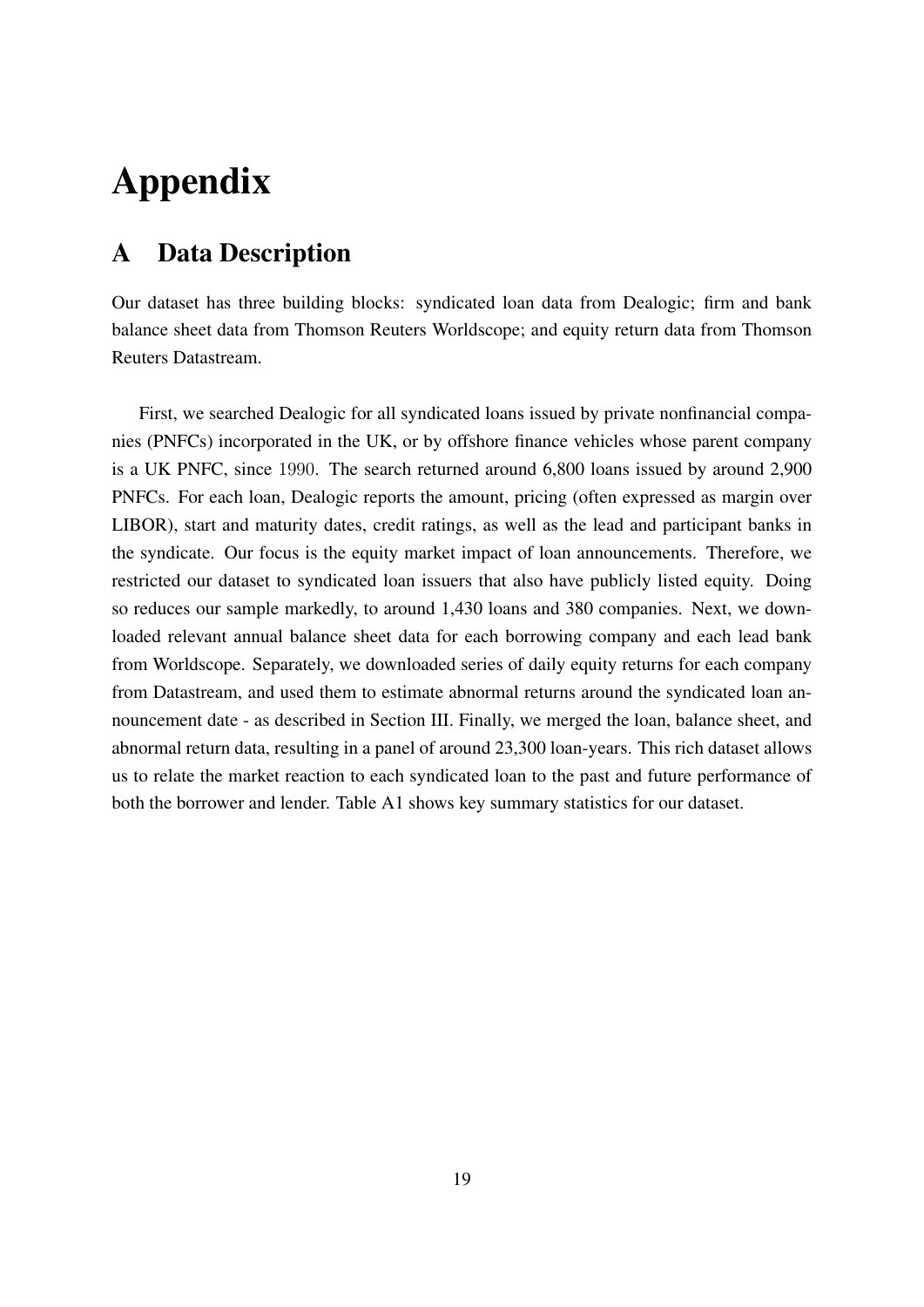#### Table A1: Summary Statistics for Syndicated Loan Deals

This table presents summary statistics for the sample of 1,431 syndicated loan deals representing 37 lead banks and 381 UK nonfinancial corporations from 1990 through 2012. Summary statistics for loan characteristics are calculated at the loan level. Summary statistics for firm (lead bank) characteristics are calculated at the firm (lead bank) level for the year of loan origination.

|                                                 |                     |                |      |      | Distribution |      |
|-------------------------------------------------|---------------------|----------------|------|------|--------------|------|
|                                                 | No. of Observations | Mean           | S.D. | 25th | 50th         | 75th |
| <b>Syndicated loan characteristics</b>          |                     |                |      |      |              |      |
| Loan value $(\$$ millions)                      | 1390                | 899            | 2531 | 115  | 335          | 800  |
| Maturity (years)                                | 1285                | $\overline{4}$ | 3    | 3    | 5            | 5    |
| Interest rate margin (over LIBOR, basis points) | 698                 | 126            | 152  | 40   | 75           | 150  |
| Number of participant banks                     | 1431                | 9              | 8    | 3    | 6            | 12   |
| Credit rating indicator (rated $= 1$ )          | 1431                | 0.19           | 0.39 |      |              |      |
| <b>Firm characteristics</b>                     |                     |                |      |      |              |      |
| Total assets (\$ billions)                      | 1424                | 5.8            | 17.8 | 0.3  | 1.0          | 3.3  |
| Employees (thousands)                           | 1414                | 28.0           | 53.8 | 2.8  | 9.6          | 31.9 |
| Years of operation                              | 1431                | 15             | 8    | 9    | 15           | 21   |
| Leverage ratio (book debt/book assets)          | 1423                | 0.28           | 0.21 | 0.16 | 0.24         | 0.36 |
| Tangible asset ratio                            | 1421                | 0.36           | 0.26 | 0.14 | 0.30         | 0.55 |
| Liquid asset ratio                              | 1387                | 0.07           | 0.09 | 0.02 | 0.04         | 0.09 |
| Profitability (return on assets)                | 1424                | 0.05           | 0.10 | 0.02 | 0.05         | 0.08 |
| Number of syndicated loans                      | 1431                | $\overline{4}$ | 4    | 1    | 2            | 4    |
| <b>Lend bank characteristics</b>                |                     |                |      |      |              |      |
| Total assets (\$ billions)                      | 1431                | 2106           | 1632 | 218  | 443          | 987  |
| Annual asset growth                             | 1372                | 0.20           | 0.61 | 0.05 | 0.11         | 0.21 |
| Tier-1 capital ratio                            | 1248                | 0.04           | 0.12 | 0.03 | 0.04         | 0.05 |
| Annual return on assets $(\%)$                  | 1372                | 0.73           | 0.55 | 0.41 | 0.75         | 0.97 |
| P/E ratio                                       | 1401                | 11.9           | 20.6 | 8.9  | 11.4         | 15.3 |
| Non-performing loans $(\%)$                     | 1189                | 1.2            | 0.9  | 0.6  | 1.1          | 1.5  |
| Number of syndicated loans                      | 1431                | 39             | 85   | 3    | 7            | 20   |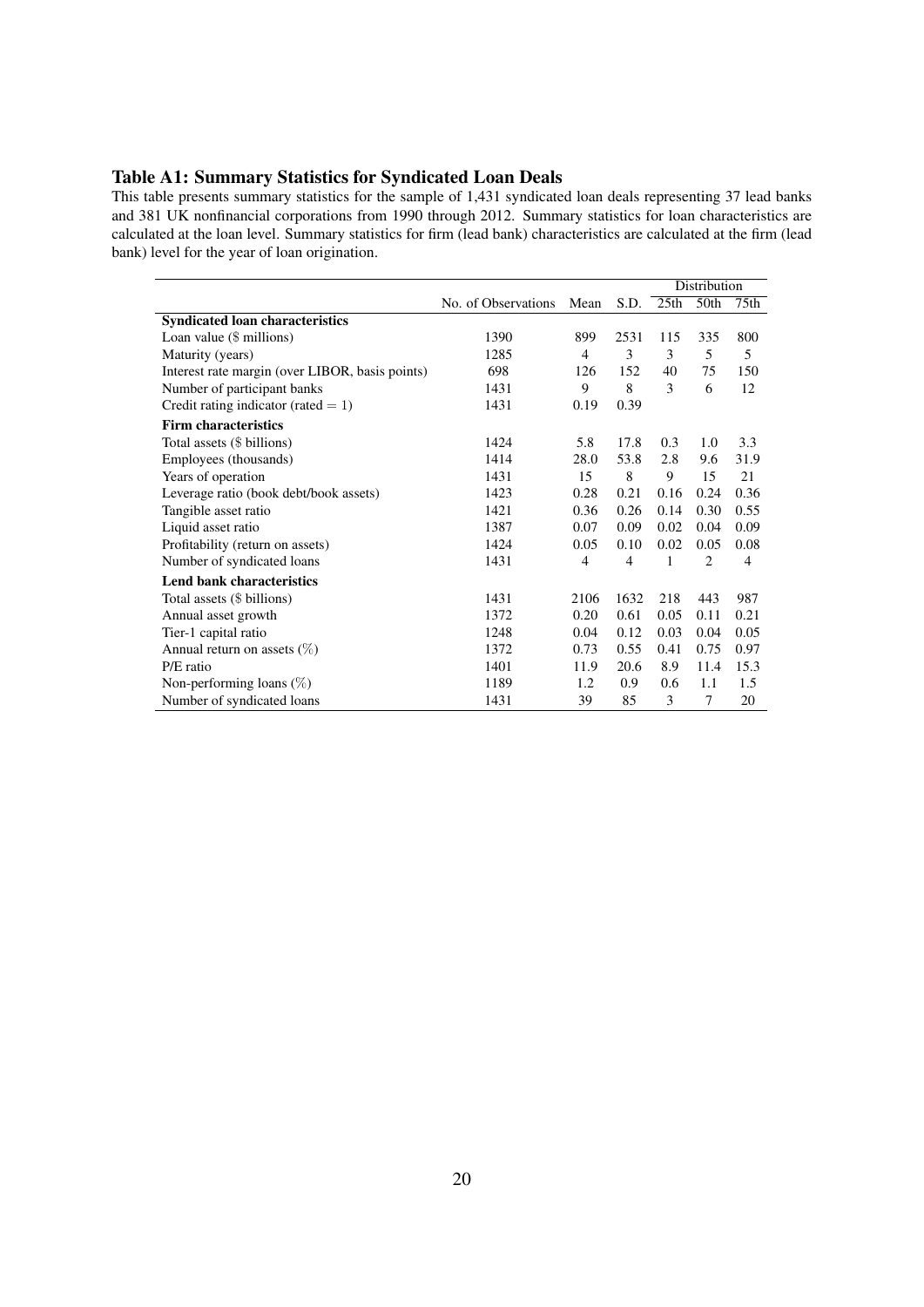## B Model

We write a very simple model in which a bank chooses how much to lend and how intensively to monitor its loans. We show that if monitoring is costly, and if the effectiveness of monitoring depends on the riskiness of the borrower, the relationship between lending volume and monitoring intensity is non-monotonic: after a threshold, it may be in the bank's interest to increase lending but decrease monitoring. Under plausible assumptions – that lending correlates positively with bank assets, capital, and profits – this simple model is consistent with the empirical results in the paper.

Consider a representative, risk-neutral bank. The bank can lend to a population of potential borrowers, which we represent as a continuum between 0 and 1. For simplicity, we assume that the bank has an initial screening technology, which allows it to rank loans according to their expected return, and to select only those with positive expected return. The actual return from a loan depends on the bank's monitoring effort: monitoring can prevent the borrower from "hiding" part of the interest due, or it can increase the probability of success of the borrower's project. We also assume that the cost of monitoring is increasing in the monitoring effort. These assumptions imply that the bank will lend to the safest borrower first, then to the next safest and so on. The bank's expected profit can be written as:

$$
\Pi = \{r[1 - \delta(L, \mu)] - c \exp(\mu)\}L\tag{4}
$$

where r represents the loan expected return in the case of no default,  $\delta(L, \mu)$  represents the default rate,  $c \exp(\mu)$  represents the monitoring costs for a given effort, and L is the lending volume. Our key assumption is that the default rate  $\delta(L, \mu)$  is an increasing function of lending L and a decreasing function of monitoring effort  $\mu$ . More specifically we assume the following functional form for  $\delta$ :

$$
\delta(L,\mu) = (L/q) \exp[-\mu(1-L)] \tag{5}
$$

Equation 5 implies that as borrowers become riskier, not only does their "no monitoring" default rate increase; but also the marginal impact of monitoring effort on the default rate declines. Therefore, the effectiveness of monitoring depends on both the bank's effort and the borrower type. The constant  $q$  determines how quickly credit quality declines as the bank lends to additional borrowers. The key departure from other simple models of bank monitoring (i.e. Dell'Ariccia et al. 2010) is relating the effectiveness of monitoring to the characteristics of the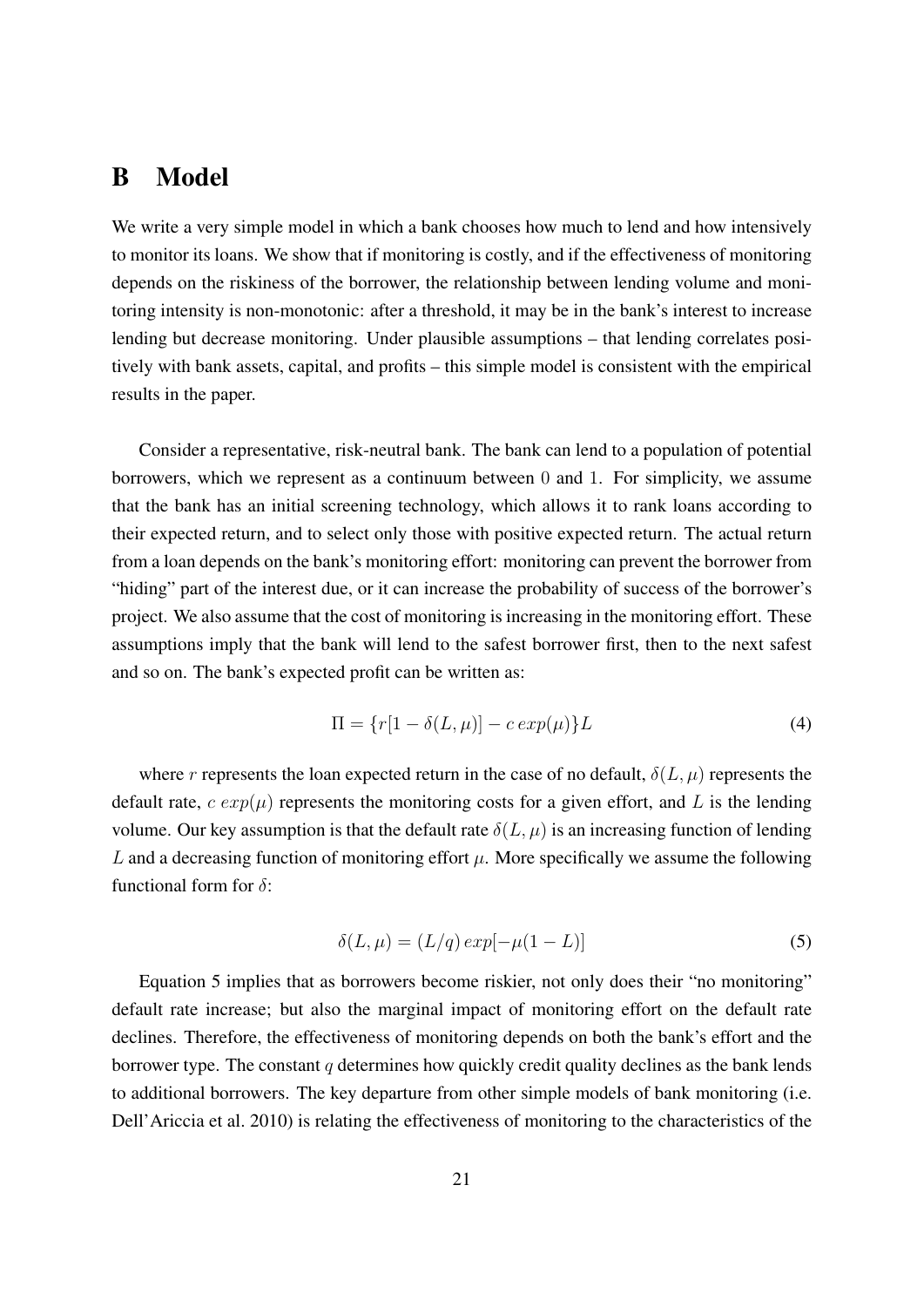borrowers. In this sense, our model is related to Ruckes (2004).

The bank will choose lending volume and monitoring effort to maximize profit. We solve the problem in two stages. First, we maximize the bank's profit function by choosing the optimal monitoring effort  $\mu^*$  for a given volume of lending L. Then, we determine the optimal size of the bank's loan portfolio.

The first-order condition for  $\mu$  is:

$$
\mu^* = \frac{ln[rL(1-L)] - ln(bc)}{2 - L} \tag{6}
$$

This condition implies that the bank will choose low monitoring effort when lending volume is *both* relatively low and relatively high. When lending is relatively low, the bank's borrowers are safe. Even though monitoring is effective for these borrowers, there is a limit to how much the bank can improve the expected return from these loans. And for the safest borrowers, the gains from monitoring do not justify the cost. When lending is relatively high, borrowers are risky and monitoring, although desirable, is less effective. In this case, monitoring effort still lowers the default rate, its effect is dampened by the borrower's intrinsic riskiness. Therefore, it may be optimal to accept the higher default rate in order to save on the monitoring cost.

We now substitute  $\mu^*$  into the profit function (equation 4), and maximize for L to find the optimal lending level. To illustrate the characteristics of the solution, we calibrate the model by setting values for the parameters  $r$  (expected return without default),  $c$  (monitoring cost) and  $q$  (the speed at which borrower credit quality deteriorates) and perform a simple comparative statics exercise. As a baseline, we calibrate  $r$  to 5 percent, close to the average interest rate in our syndicated loan sample. We set  $c$  so that the average monitoring cost is  $0.5$ percent.<sup>10</sup> Finally, we set q to 2. Figure B1 illustrates the bank's profits (blue line) and the optimal monitoring effort (red line) as a function of the lending volume.

We highlight four features of the solution. First, in general monitoring effort increases bank profits: when  $\mu$  is chosen optimally, profits are 10 percent higher than when  $\mu$  is set to zero. Second, the bank does not always lend to all potential borrowers; as explained above, for very risky borrowers the positive impact of monitoring on profits is outweighed by its cost. Third, the relationship between lending volume and monitoring effort is bell-shaped, due to the assumed interplay between monitoring effectiveness and cost (see equation 5). Monitoring effort

 $10$ To inform this choice, we calculated the average difference in interest rates between loans representing new bank-loan relationship and those representing repeated relationship, 0.46 percent in our sample. Since new relationships are likely to require more monitoring than repeated ones, this difference should be related to the typical monitoring cost.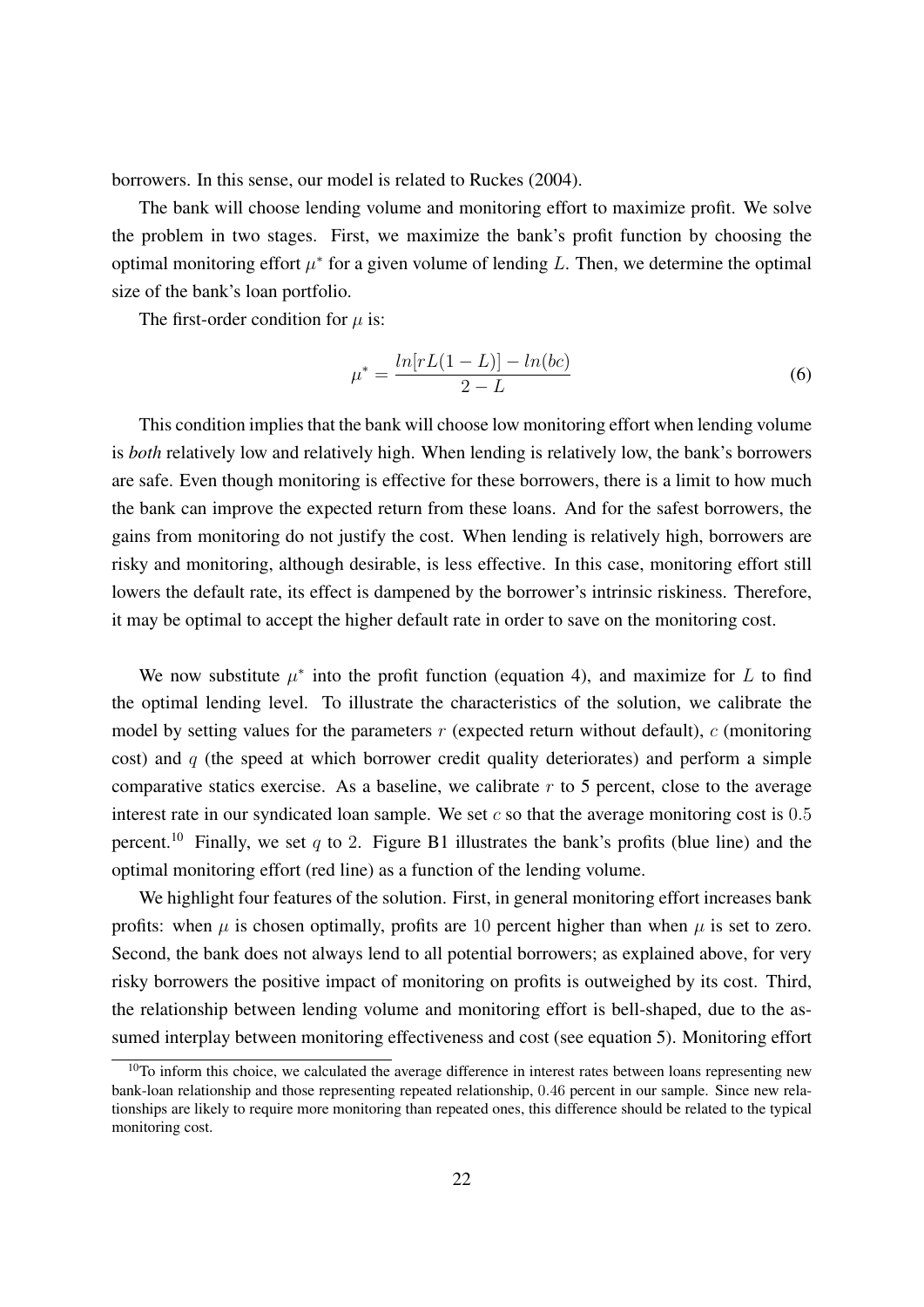

Figure B1: Bank Lending, Profit, and Monitoring Intensity - Baseline

is low for very good borrowers, who do not default much, *and* for very bad borrowers, because they default too much to pay the associated cost. Finally, monitoring effort can decline before the profit-maximizing volume of lending is reached. That is, the bank may still find it profitable to lend to some risky borrowers while decreasing its monitoring effort. In these cases, monitoring has lost its effectiveness, thus it is not convenient to pay the associated cost.

In Figure B2, the second and third columns of the top panel show how the solution varies when we increase (by one order of magnitude) and decrease (to zero) the monitoring cost, respectively. In the latter case, the bank finds it profitable to monitor riskier borrowers than in the baseline. The second and third columns of the middle panel show the effect of a lower and higher expected return relative to the baseline, respectively. When the expected return falls, the bank only monitors a smaller portion of intermediate-quality borrowers, bad enough that monitoring is still effective, but good enough to warrant the monitoring cost. Finally, the second and third columns of the bottom panel show the effect of assuming a slower and faster deterioration in borrower credit quality relative to the baseline, respectively. A better pool of borrowers allows the bank to optimally lend to all of them. As in the baseline case, however, profits are maximized by letting monitoring effort decline for some risky borrowers. A worse pool of borrowers induces extra caution, with lower lending volumes and higher monitoring effort.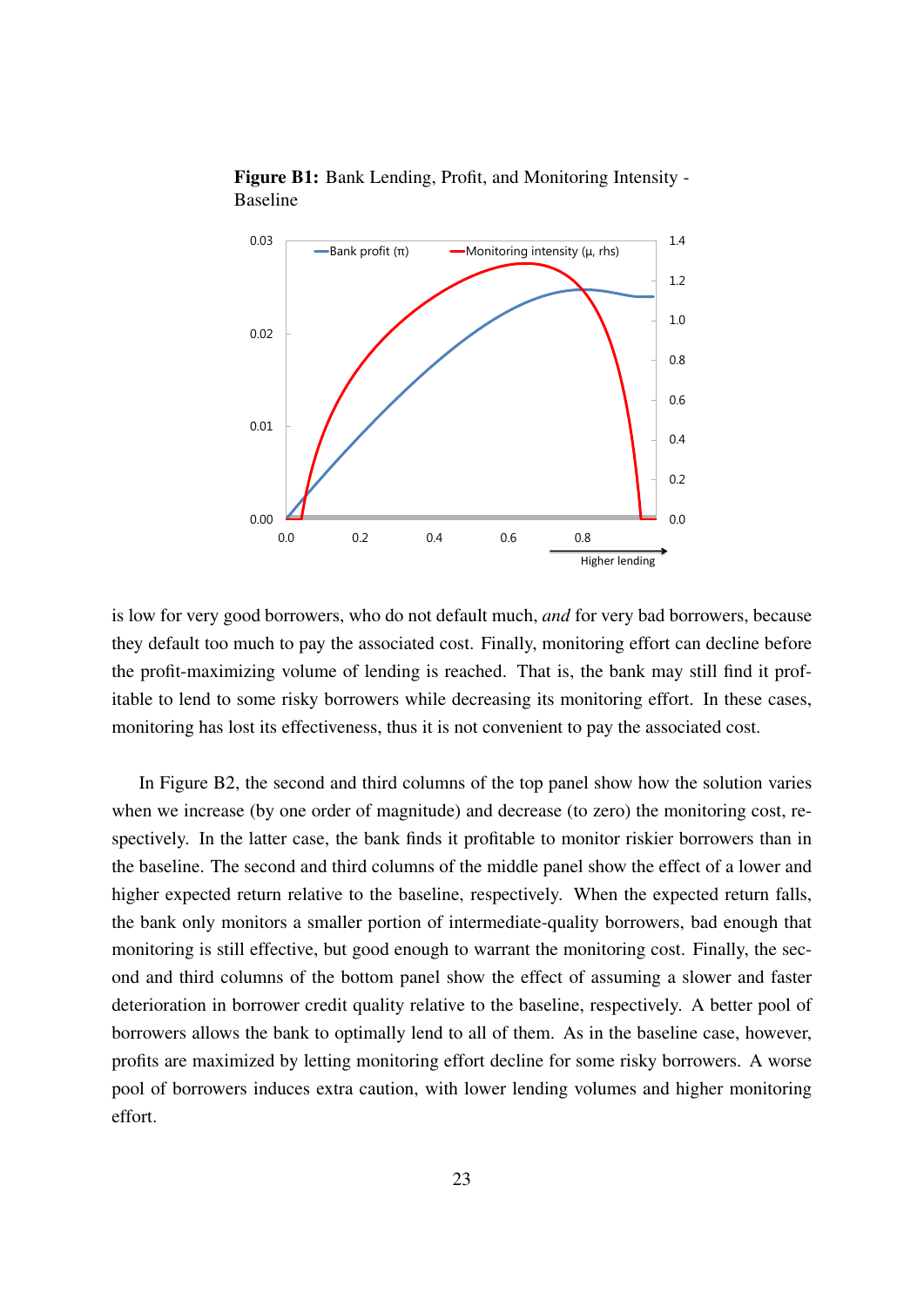Under the reasonable assumption that a bank's lending volume is positive related to its capital, profitability, and overall balance sheet strength the model offers a possible explanation for our empirical findings: the value of bank monitoring – captured by loan announcement effect – may first rise and then fall as the bank's balance sheet becomes stronger.



Figure B2: Bank Lending, Profit, and Monitoring Intensity - Sensitivity Analysis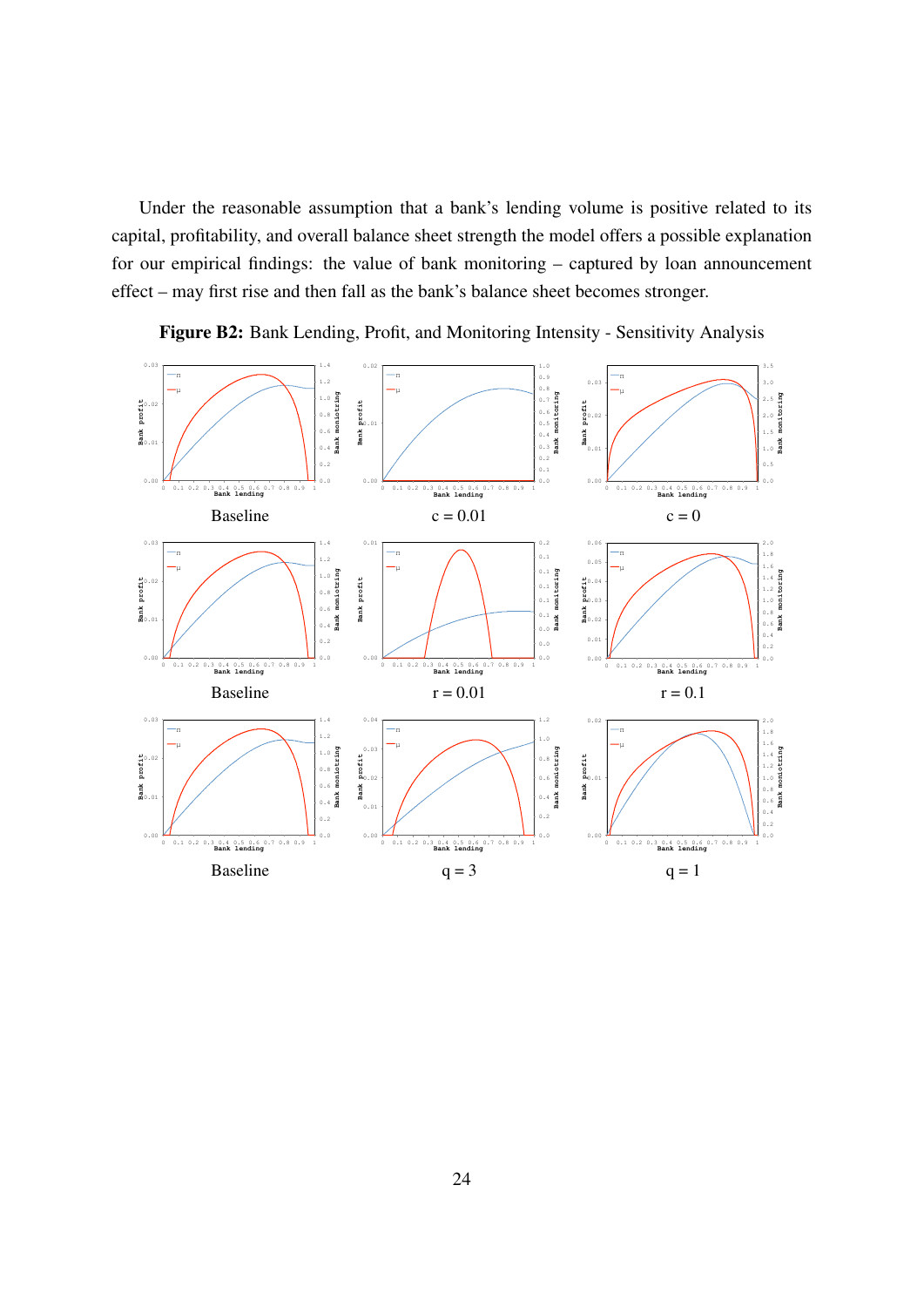## References

- Adrian, T. & Shin, H. S.2009. 'Money, Liquidity, and Monetary Policy', *The American Economic Review* 99(2), 600–605.
- Adrian, T. & Shin, H. S.2010. 'Liquidity and Leverage', *Journal of financial intermediation* 19(3), 418–437.
- Asquith, P. & Mullins, D. J.1986. 'Equity Issues and Offering Dilution', *Journal of Financial Economics* 15(1-2), 61 – 89.
- Bernanke, B. & Blinder, A.1992. 'The Federal Funds Rate and the Channels of Monetary Transmission', *American Economic Review* 82(4), 901–21.
- Bernanke, B., Gertler, M. & Gilchrist, S.1994. The Financial Accelerator and the Flight to Quality, Technical report, National Bureau of Economic Research.
- Besanko, D. & Kanatas, G.1993. 'Credit Market Equilibrium with Bank Monitoring and Moral Hazard', *The Review of Financial Studies* 6(1), 829 – 870.
- Best, R. & Zhang, H.1993. 'Alternative Information Sources and the Information Content of Bank Loans', *The Journal of Finance* 48(4), 1507 – 1522.
- Billett, M. T., Flannery, M. J. & Garfinkel, J. A.1995. 'The Effect of Lender Identity on a Borrowing Firm's Equity Return', *The Journal of Finance* 50(2), 699 – 718.
- Bridges, J., Gregory, D., Nielsen, M., Pezzini, S., Radia, A. & Spaltro, M.2014. 'The Impact of Capital Requirements on Bank Lending'.
- Campbell, J. Y., Lo, W. & MacKinlay, A.1996. *The Econometrics of Financial Markets*, Princeton University Press.
- Dahiya, S., Puri, M. & Saunders, A.2003. 'Bank Borrowers and Loan Sales: New Evidence on the Uniqueness of Bank Loans', *Journal of Business* 76(4), 563 – 582.
- Dell'Ariccia, G., Laeven, L. & Suarez, G. A.2016. 'Bank Leverage and Monetary Policy's Risk-Taking Channel: Evidence from the United States', *The Journal of Finance* .
- Dell'Ariccia, G., Marquez, R. & Laeven, L.2010. 'Monetary Policy, Leverage, and Bank Risk-Taking', *IMF Working Paper 10-276* .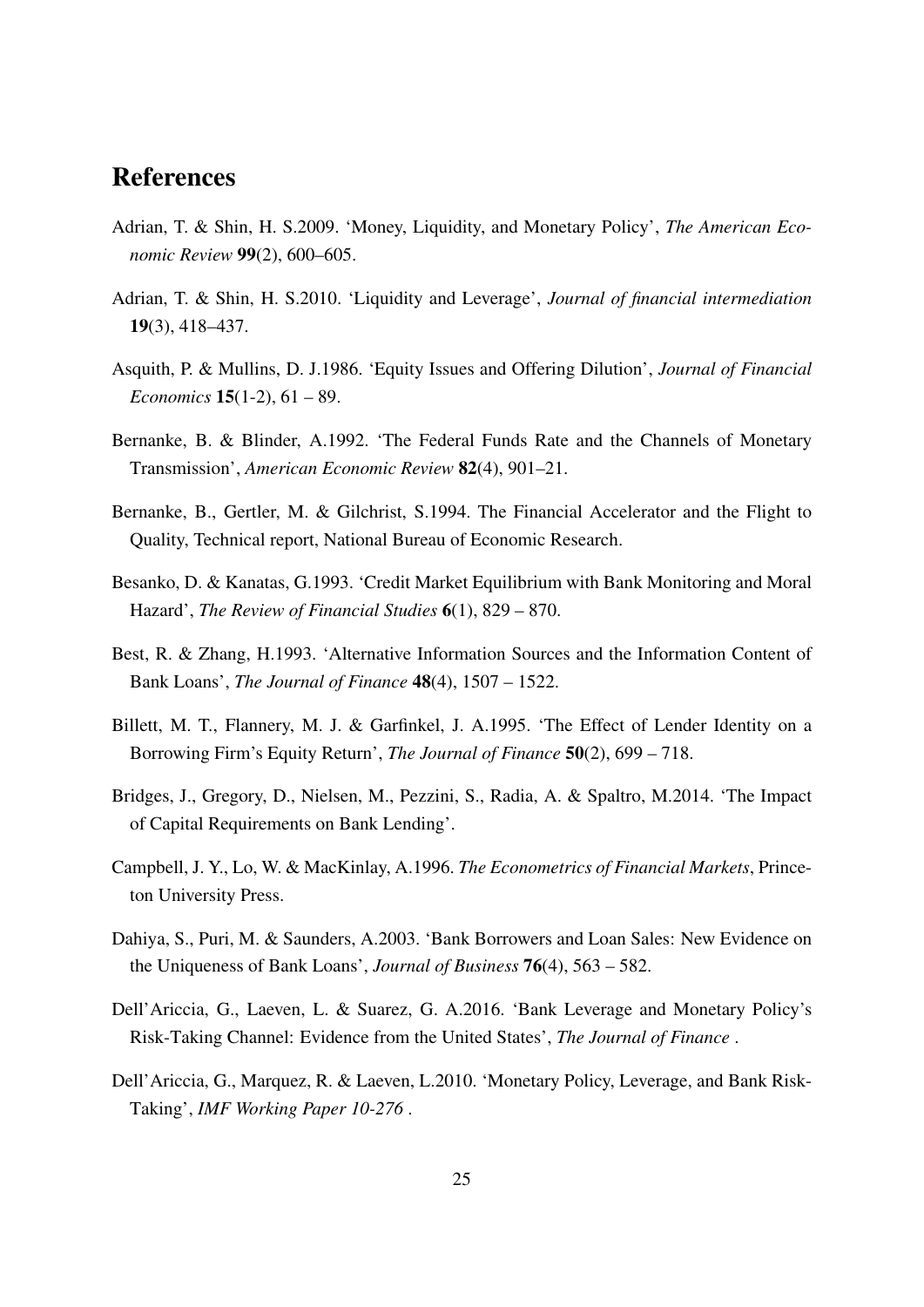- Demsetz, R. S. & Strahan, P. E.1997. 'Diversification, Size, and Risk at Bank Holding Companies', *Journal of money, credit, and banking* pp. 300–313.
- Diamond, W. D.1984. 'Financial Intermediation and Delegated Monitoring', *The Review of Economic Studies* 51(3), 393 – 414.
- Fama, E. F.1985. 'What's Different About Banks?', *Journal of Monetary Economics* 15(1), 29 – 39.
- Gascón, F. & González, V.2000. 'Diversification, Size and Risk at Spanish Banks', *WP EFMA Athens* .
- Holmstrom, B. & Tirole, J.1997. 'Financial Intermediation, Loanable Funds, and the Real Sector', *The Quarterly Journal of Economics* 112(3), 663 – 691.
- James, C.1987. 'Some Evidence on the Uniqueness of Bank Loans', *Journal of Financial Economics* 19, 217–235.
- Jiménez, G., Ongena, S., Peydró, J.-L. & Saurina, J.2014. 'Hazardous Times for Monetary Policy: What Do Twenty-Three Million Bank Loans Say About the Effects of Monetary Policy on Credit Risk-Taking?', *Econometrica* 82(2), 463–505.
- Kaplan, S. N. & Zingales, L.1997. 'Do Investment-Cash Flow Sensitivities Provide Useful Measures of Financing Constraints?', *The Quarterly Journal of Economics* pp. 169–215.
- Kashyap, A. K. & Stein, J. C.2000. 'What Do A Million Observations on Banks Say about the Transmission of Monetary Ppolicy?', *American Economic Review* pp. 407–428.
- Lummer, S. L. & McConnell, J. J.1989. 'Further Evidence on The Bank Lending Process and The Capital-Market Response to Bank Loan Agreements', *Journal of Financial Economics* 25, 99–122.
- Maddaloni, A. & Peydró, J.-L.2011. The Low Monetary Rates Paradox, Banking Stability and Credit: Evidence From the Euro Area, *in* '12th Jacques Polak Annual Research Conference at the International Monetary Fund, Washington, November', pp. 10–11.
- Mikkelson, W. H. & Partch, M. M.1986. 'Valuation Effect of Security Offerings and the Issuance Process', *Journal of Financial Economics* 15, 31 – 60.
- Myers, S. C.1977. 'Determinants of Corporate Borrowing', *Journal of Financial Economics* 5, 147 – 175.